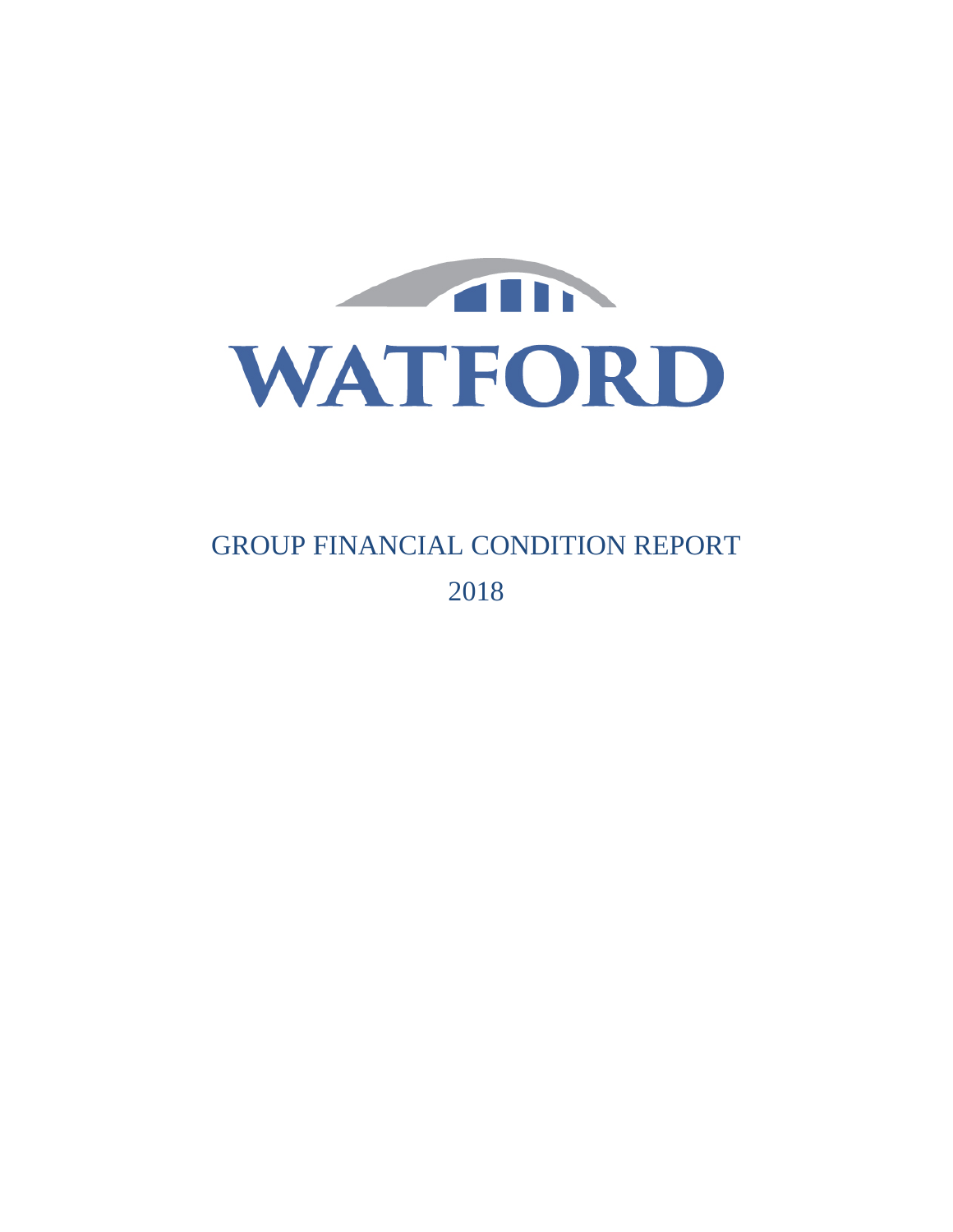# FINANCIAL CONDITION REPORT

# **Table of Contents**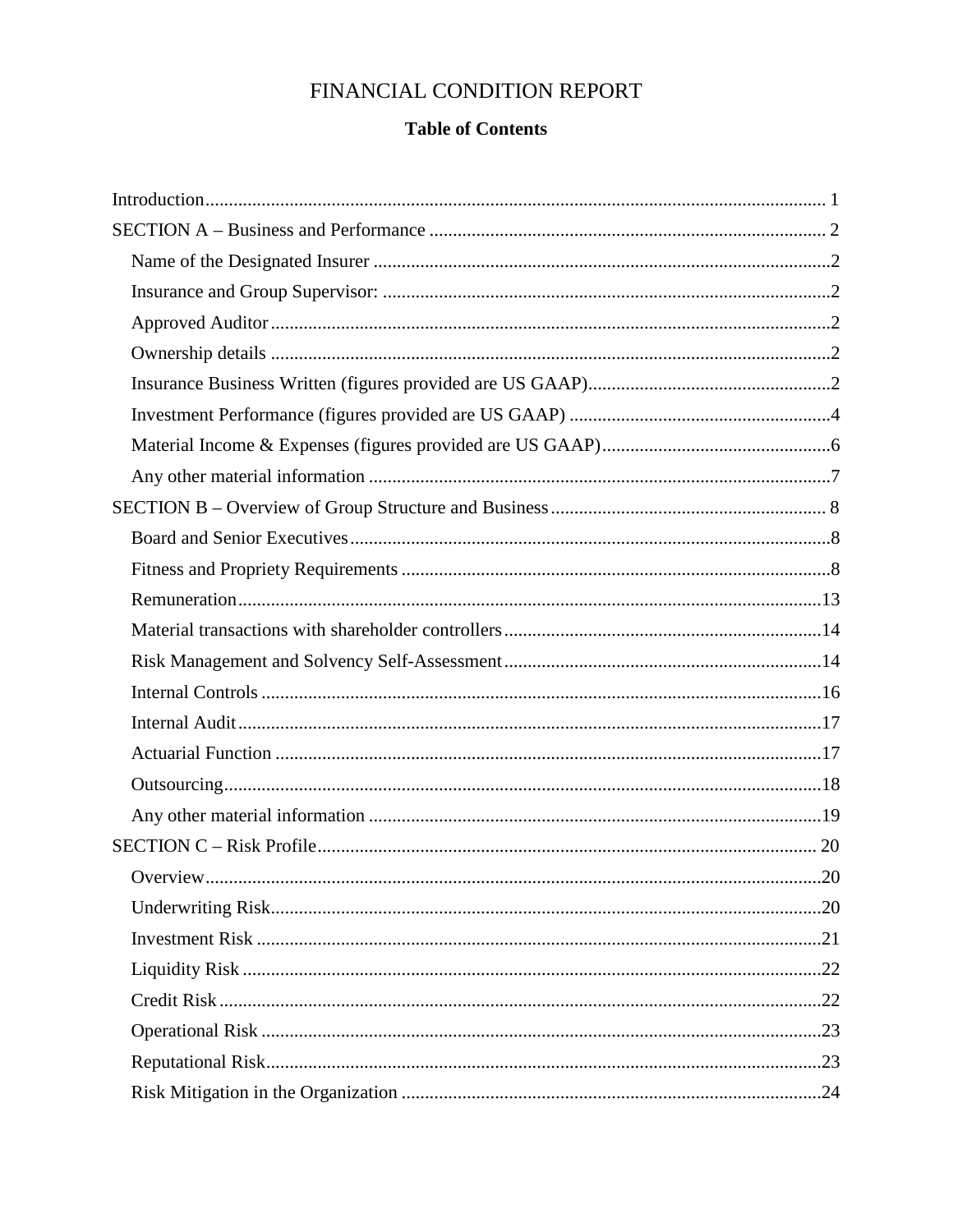| Investment in Assets in Accordance With the Prudent Person Principles of the Code of        |  |
|---------------------------------------------------------------------------------------------|--|
|                                                                                             |  |
|                                                                                             |  |
|                                                                                             |  |
| Valuation Bases, Assumptions and Methods to Derive the Value of Each Asset Class 26         |  |
| Valuation Bases, Assumptions and Methods to Derive the Value of Technical Provisions 26     |  |
|                                                                                             |  |
| Valuation Bases, Assumptions and Methods to Derive the Value of Other Liabilities27         |  |
|                                                                                             |  |
|                                                                                             |  |
|                                                                                             |  |
| Confirmation of Eligible Capital That is Subject to Transitional Arrangements 29            |  |
|                                                                                             |  |
| Identification of Ancillary Capital Instruments Approved by the Authority29                 |  |
| Identification of Differences in Shareholder's Equity as Stated in the Financial Statements |  |
|                                                                                             |  |
| A Description of the Amount and Circumstances Surrounding the Non-Compliance, the           |  |
| Where the Non-Compliance is not Resolved, a Description of the Amount of the Non-           |  |
|                                                                                             |  |
|                                                                                             |  |
|                                                                                             |  |
|                                                                                             |  |
|                                                                                             |  |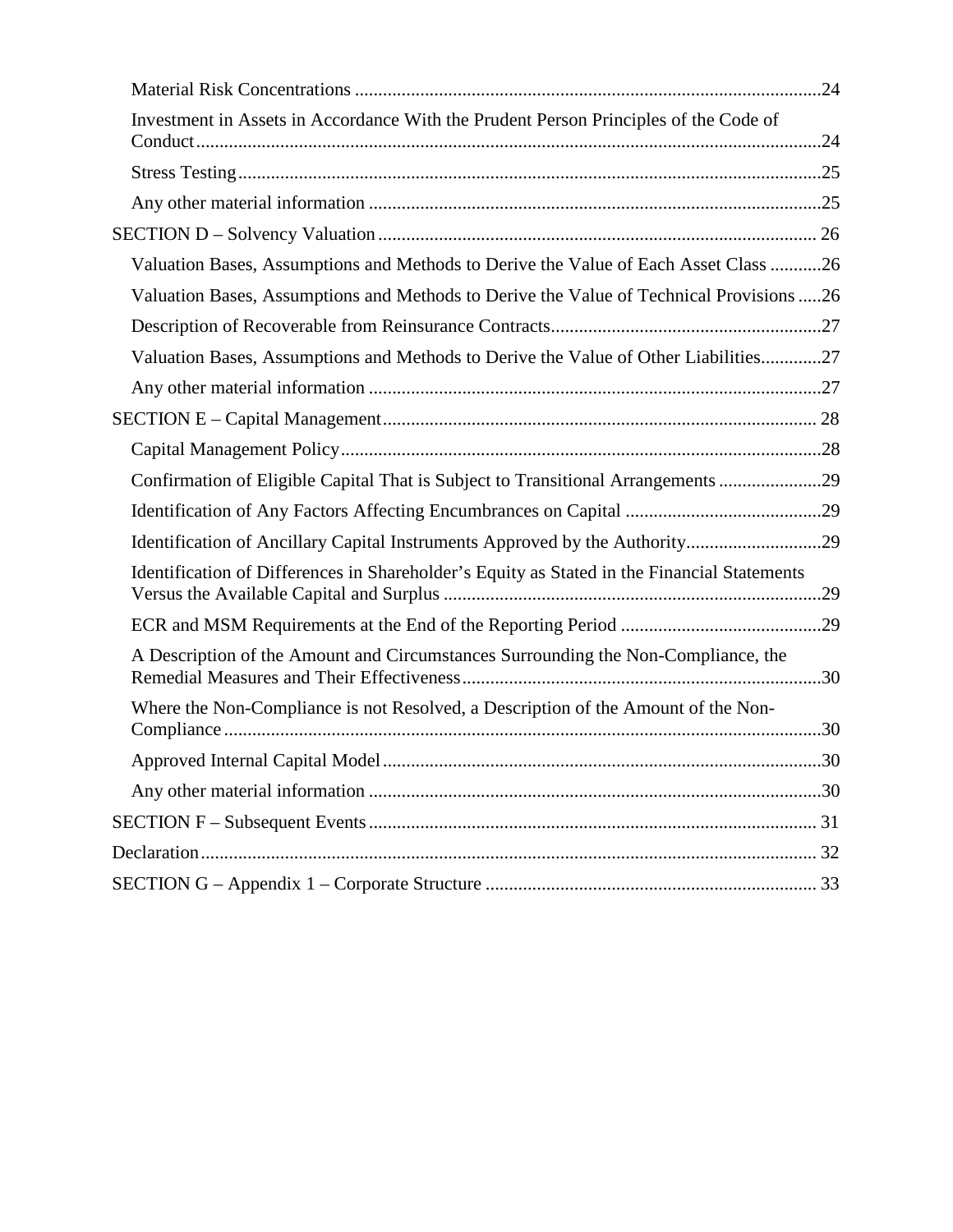<span id="page-3-0"></span>Watford Holdings Ltd. and its subsidiaries ("Watford" or "the Group" or "WHL" or "we" or "our") is a global insurance and reinsurance group regulated by the Bermuda Monetary Authority (the "BMA") in Bermuda. Watford writes business through its wholly owned subsidiaries of Watford Re Ltd ("WRL"), Watford Specialty Insurance Company ("WSIC") and Watford Insurance Company ("WIC") and Watford Insurance Company Europe Limited ("WICE"). In March 2014, WHL raised \$1.1 billion for its initial funding, and began underwriting reinsurance in the first half of 2014.

Our strategy combines a diversified, casualty-focused underwriting portfolio, accessed through our strategic relationship with Arch Capital Group Ltd. and its subsidiaries ("Arch"), with disciplined investment strategies comprising primarily non-investment grade corporate credit assets, managed by HPS Investment Partners LLC ("HPS") We have designed our investment strategies to complement the characteristics of our underwriting portfolios in order to generate attractive risk-adjusted returns for our shareholders.

We and our operating subsidiaries all carry a financial strength rating of "A-" (Excellent) with a stable outlook from A.M. Best Company, or A.M. Best, which is the fourth highest of 15 ratings that A.M. Best confers. Each of our operating subsidiaries also carry a financial strength rating of "A" with a stable outlook from Kroll Bond Rating Agency, or KBRA, which is the 6<sup>th</sup> highest of 22 ratings that KBRA confers.

Commentary, results and financial information presented herein reflect both WHL and those of WRL, on a consolidated basis. Where differences between WHL and WRL are relevant separate analysis has been provided. Such differences relate entirely too eligible capital amounts.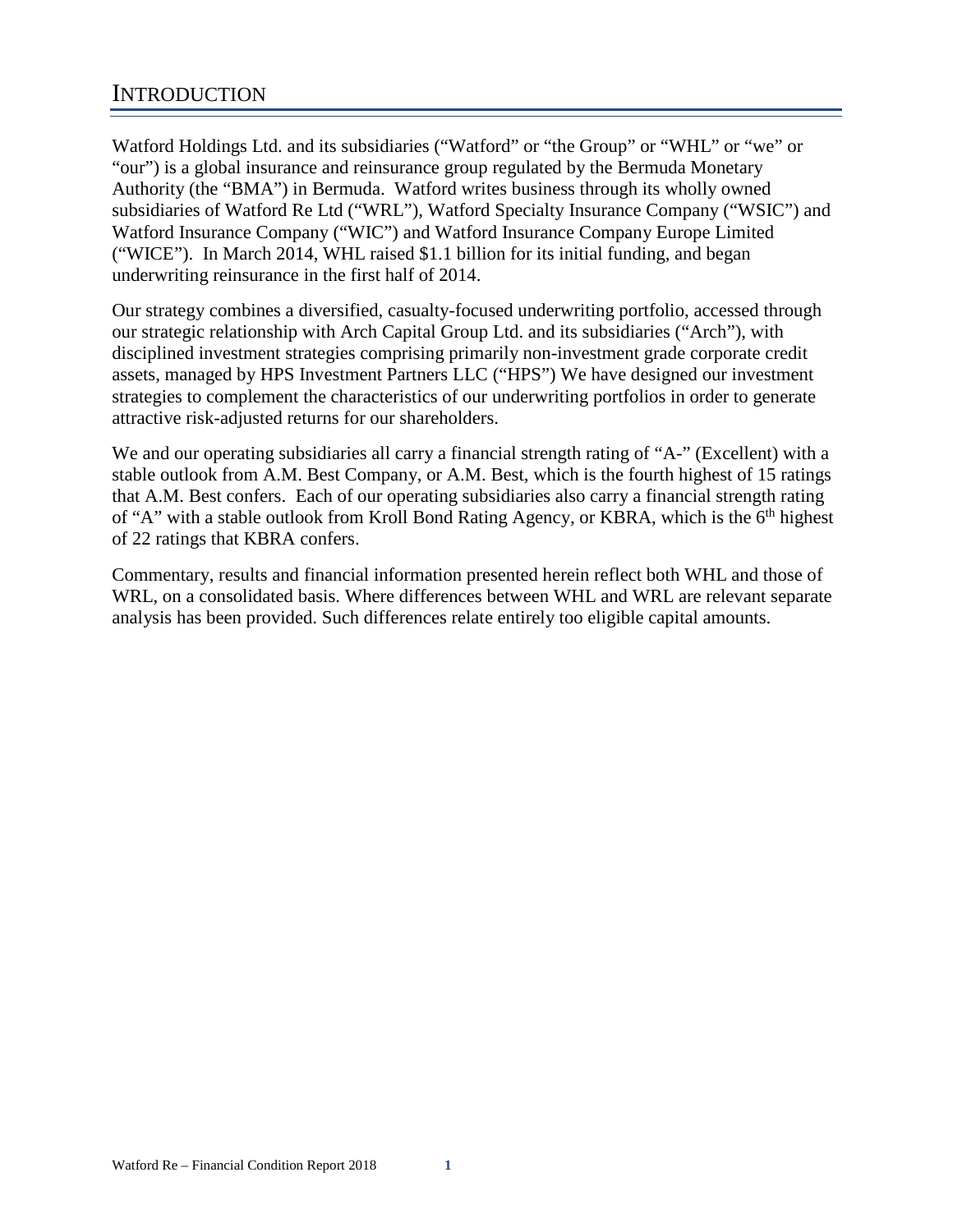### <span id="page-4-1"></span><span id="page-4-0"></span>**Name of the Designated Insurer**

Watford Re Ltd. Waterloo House, 1<sup>st</sup> Floor 100 Pitts Bay Road Pembroke, HM 08 Bermuda

### <span id="page-4-2"></span>**Insurance and Group Supervisor:**

Bermuda Monetary Authority BMA House 43 Victoria Street Hamilton Bermuda

# <span id="page-4-3"></span>**Approved Auditor**

PricewaterhouseCoopers Ltd. Dorchester House 7 Church Street Hamilton HM 11 Bermuda

# <span id="page-4-4"></span>**Ownership details**

In the first quarter of 2014, WHL raised approximately \$1.1 billion of capital consisting of \$907.3 million in common equity and \$226.6 million in preferred equity. Through its wholly-owned subsidiary, Arch Reinsurance Ltd. ("ARL"), Arch invested \$100.0 million and acquired approximately 11% of the Company's common equity.

All entities of the Group are 100% owned by their respective parent Please refer to Appendix 1 for an overview of the corporate structure.

On March 28, 2019, Watford Holding's common shares were listed and traded on the Nasdaq Global Select Market ("NASDAQ"). Please see the "Subsequent Events" section for additional details.

# <span id="page-4-5"></span>**Insurance Business Written (figures provided are US GAAP)**

The Group writes insurance and reinsurance specialty lines on a worldwide basis. Product lines include: (i) casualty reinsurance; (ii) property catastrophe reinsurance; (iii) other specialty lines reinsurance (consisting of mortgage, other specialty lines, property excluding property catastrophe, marine and aviation and other lines); and (iv) insurance programs and coinsurance (consisting primarily of casualty, other specialty, and property excluding property catastrophe).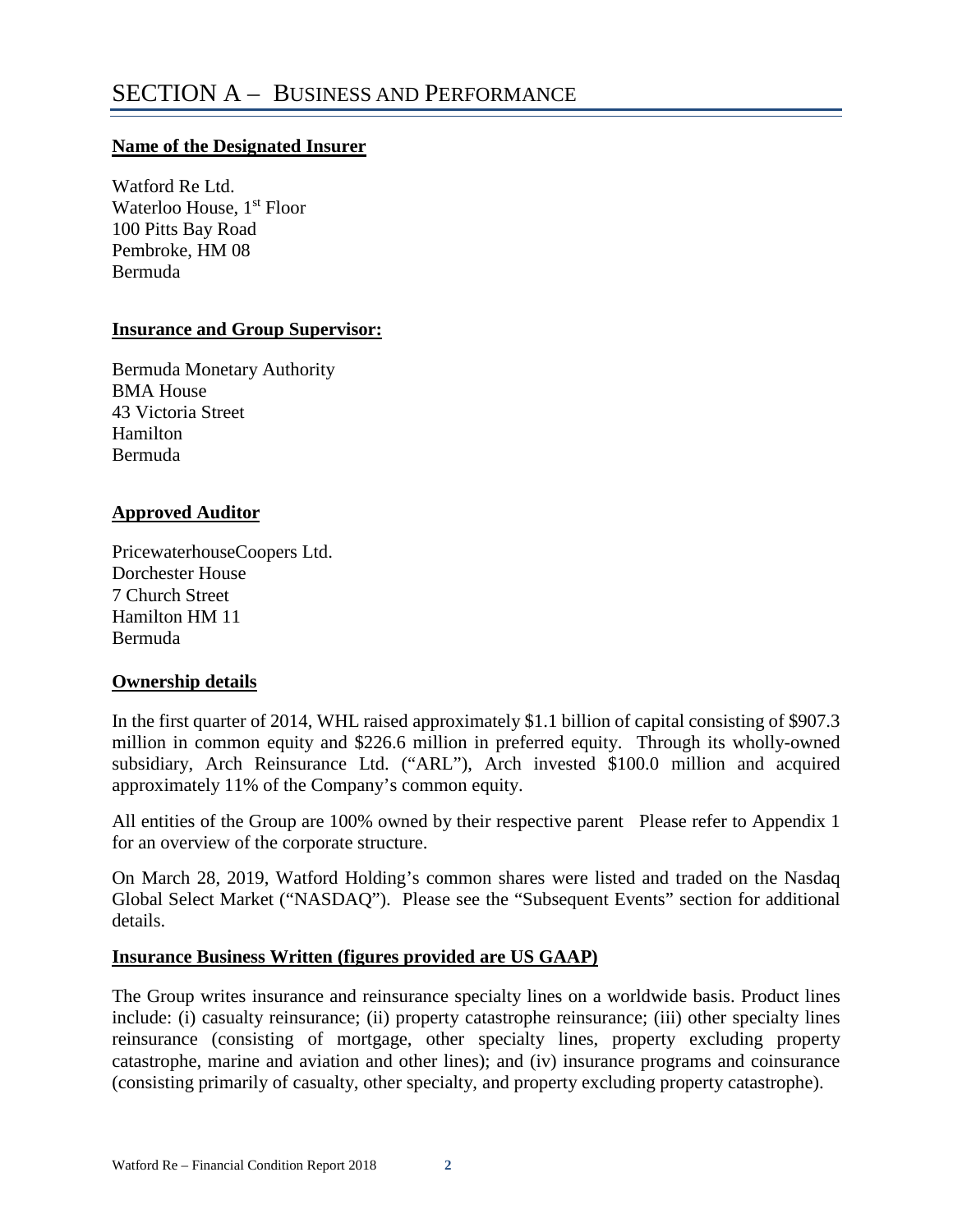Gross premiums written were \$735.0 million for the year ended December 31, 2018 compared to \$600.3 million for the year ended December 31, 2017, an increase of \$134.7 million, or 22.4%. Our 2018 premium growth was primarily due to the continued expansion of our U.S. and European insurance programs and coinsurance, while our reinsurance portfolio grew 3.2%. Within reinsurance, we grew our other specialty business by 16.0% and reduced our casualty business by 3.5%, which was reflective of our view of the relative market opportunities. During 2018, WICE grew its insurance gross premiums written by \$66.1 million, or 57.2%, to \$181.7 million. In addition, during 2018, WSIC and WIC collectively grew their insurance programs' gross premiums written by \$53.7 million, or 291%, to \$72.1 million.Premiums written were split between the below lines of business and geographic locations: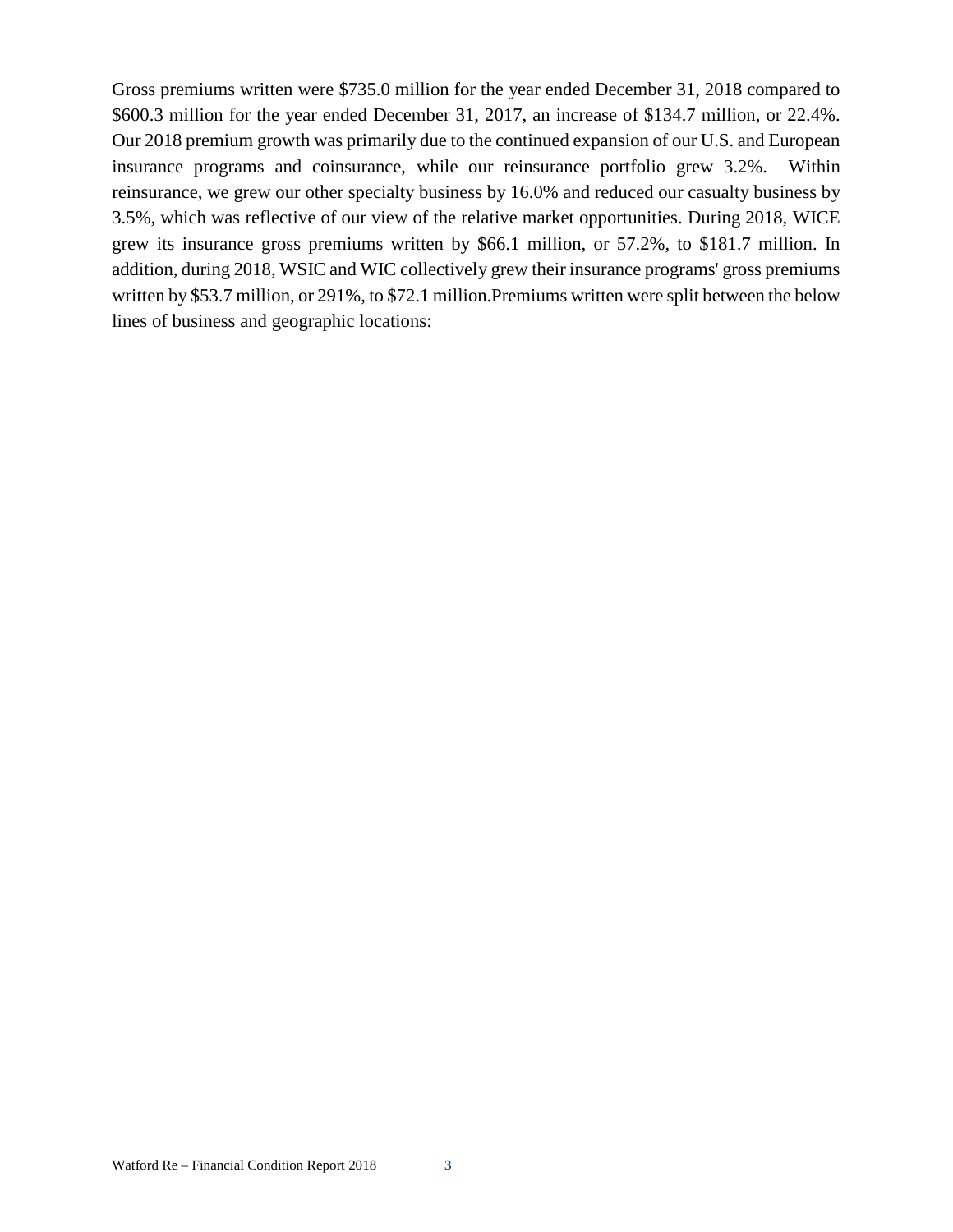|                                                | Year Ended December 31, |  |                   |  |         |
|------------------------------------------------|-------------------------|--|-------------------|--|---------|
|                                                | 2018                    |  | 2017              |  | 2016    |
|                                                |                         |  | (\$ in thousands) |  |         |
| Gross premiums written:                        |                         |  |                   |  |         |
|                                                | 274,661 \$              |  | 284,481 \$        |  | 331,127 |
|                                                | 196,170                 |  | 169,100           |  | 125,404 |
|                                                | 10,424                  |  | 12,740            |  | 11,756  |
|                                                | 253,760                 |  | 133,983           |  | 66,807  |
|                                                | 735,015 \$              |  | 600,304 \$        |  | 535,094 |
| Net premiums written:                          |                         |  |                   |  |         |
|                                                | 273,048 \$              |  | 281,783 \$        |  | 329,149 |
|                                                | 181,096                 |  | 155,666           |  | 117,267 |
|                                                | 10,193                  |  | 12,455            |  | 11,463  |
|                                                | 139,838                 |  | 103,213           |  | 55,909  |
|                                                | 604,175 \$              |  | 553,117 \$        |  | 513,788 |
| Net premiums earned:                           |                         |  |                   |  |         |
|                                                | 278,656 \$              |  | 308,526 \$        |  | 320,769 |
|                                                | 162,691                 |  | 134,855           |  | 101,435 |
|                                                | 10,998                  |  | 12,690            |  | 11,421  |
|                                                | 126,517                 |  | 75,655            |  | 34,345  |
|                                                | 578,862 \$              |  | 531,726 \$        |  | 467,970 |
| Net premiums written by client location:       |                         |  |                   |  |         |
|                                                | 290,437 \$              |  | 290,222 \$        |  | 352,519 |
|                                                | 44,578                  |  | 56,740            |  | 56,682  |
|                                                | 265,267                 |  | 197,952           |  | 102,004 |
|                                                | 3,893                   |  | 8,203             |  | 2,583   |
|                                                | 604,175 \$              |  | 553,117 \$        |  | 513,788 |
| Net premiums written by underwriting location: |                         |  |                   |  |         |
|                                                | 49,800 \$               |  | 11,750 \$         |  | 5,714   |
|                                                | 91,635                  |  | 91,463            |  | 50,195  |
|                                                | 462,740                 |  | 449,904           |  | 457,879 |
|                                                | 604,175 \$              |  | 553,117 \$        |  | 513,788 |

# <span id="page-6-0"></span>**Investment Performance (figures provided are US GAAP)**

The components of our net investment income (loss) for the years ended 31 December 2018, 2017, and 2016 were as follows (in thousands):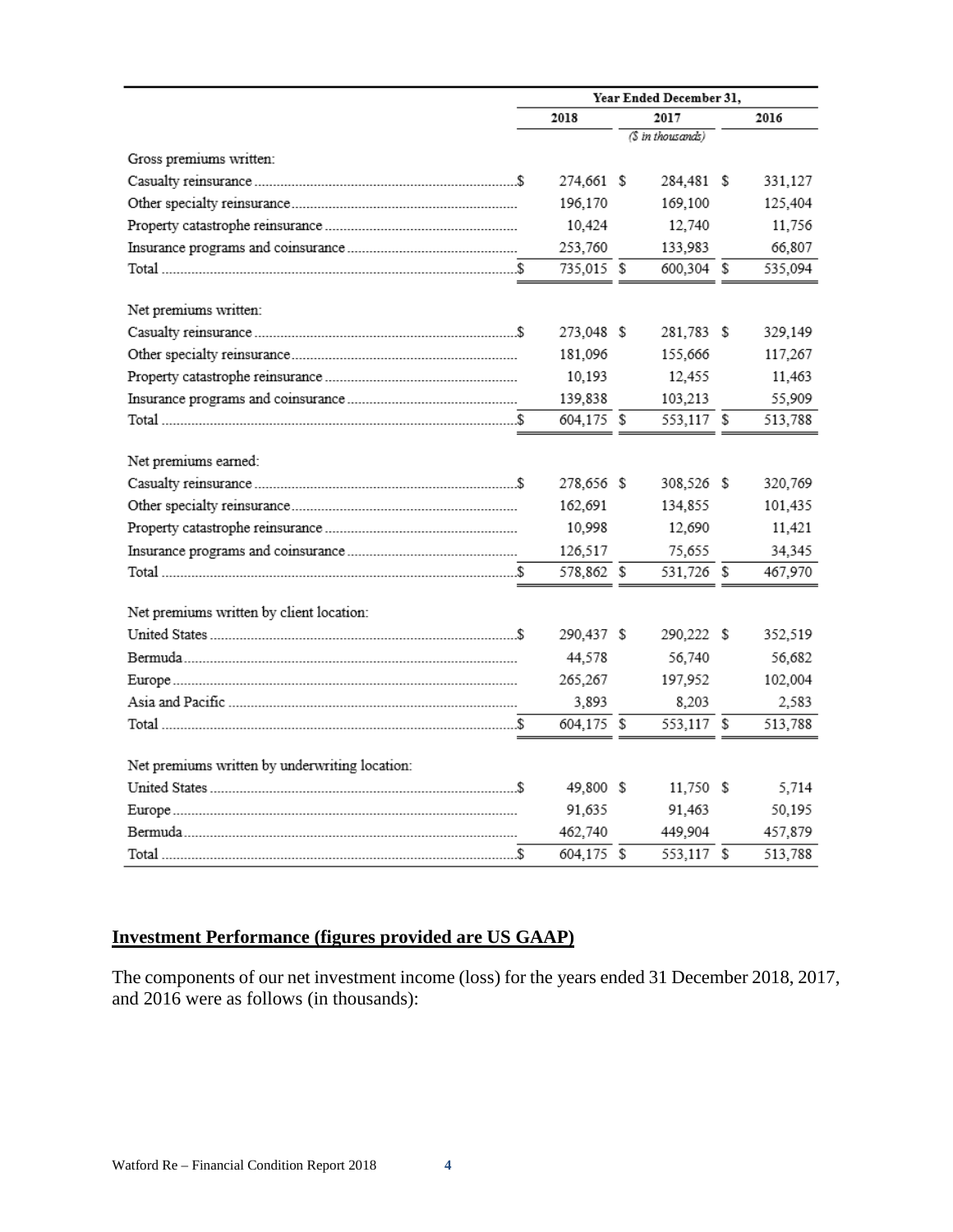|                                                                        | Year Ended December 31. |               |    |                   |    |              |
|------------------------------------------------------------------------|-------------------------|---------------|----|-------------------|----|--------------|
|                                                                        |                         | 2018          |    | 2017              |    | 2016         |
|                                                                        |                         |               |    | (\$ in thousands) |    |              |
|                                                                        |                         | 152.916       | s  | 125,463           | \$ | 122.378      |
|                                                                        |                         | (17,006)      |    | (21, 451)         |    | (16, 563)    |
| Borrowings and miscellaneous other investment expenses                 |                         | (28.377)      |    | (17, 489)         |    | (15,997)     |
|                                                                        |                         | 107.533       |    | 86.523            |    | 89.818       |
|                                                                        |                         | (4,788)       |    | 722               |    | (24, 483)    |
|                                                                        |                         | (109, 046)    |    | 398               |    | 105,126      |
|                                                                        |                         | (48)          |    | (14,905)          |    | (24,065)     |
|                                                                        |                         | (6.349)       | \$ | 72.738            | s. | 146.396      |
| Net interest income return on average net assets under management (1)  |                         | 5.4 %<br>7.0% |    | 4.9%<br>6.3%      |    | 6.3%<br>8.5% |
|                                                                        |                         | 1.9%          |    | 1.1%              |    | 0.4%         |
| Net investment income return on average total investments (2)          |                         | (0.2)%        |    | 3.2 %             |    | 8.0%         |
|                                                                        |                         | (0.1)%        |    | 4.5%              |    | 10.2%        |
|                                                                        |                         | 0.9%          |    | (0.1)%            |    | (0.4)%       |
| Net investment income return on average net assets under management(1) |                         | (0.3)%        |    | 4.1 %             |    | 10.3%        |
|                                                                        |                         | $(0.2) \%$    |    | 5.8%              |    | 14.2 %       |
|                                                                        |                         | 0.9%          |    | (0.1)%            |    | (0.4)%       |

(1) Net interest income return on average net assets under management and net investment income return on average net assets under management are calculated by dividing net interest income, and net investment income (loss), respectively, by average net assets under management. Net assets under<br>management is calculated as the sum of total investments, accrued investm borrowings, payable for securities purchased and payable for securities sold short. For the twelve month period, average net assets under management is calculated using the averages of each quarterly period. However, for t separate components of these returns (non-investment grade portfolio and investment grade portfolio) are non-U.S. GAAP financial measures. Refer to "-<br>Reconciliation of non-U.S. GAAP financial measures" for a reconciliatio under management and net investment income return on average net assets under management.

(2) Net investment income return on average total investments is calculated by dividing net investment income by average total investments per the balance<br>sheet. For the twelve month period, average total investments is ca components of these returns (non-investment grade portfolio and investment schewings as non-U.S. GAAP financial measures. Refer to "-<br>Reconciliation of non-U.S. GAAP financial measures" for a reconciliation of these compon investments.

The investment performance for 2018 is broken down into the following asset classes: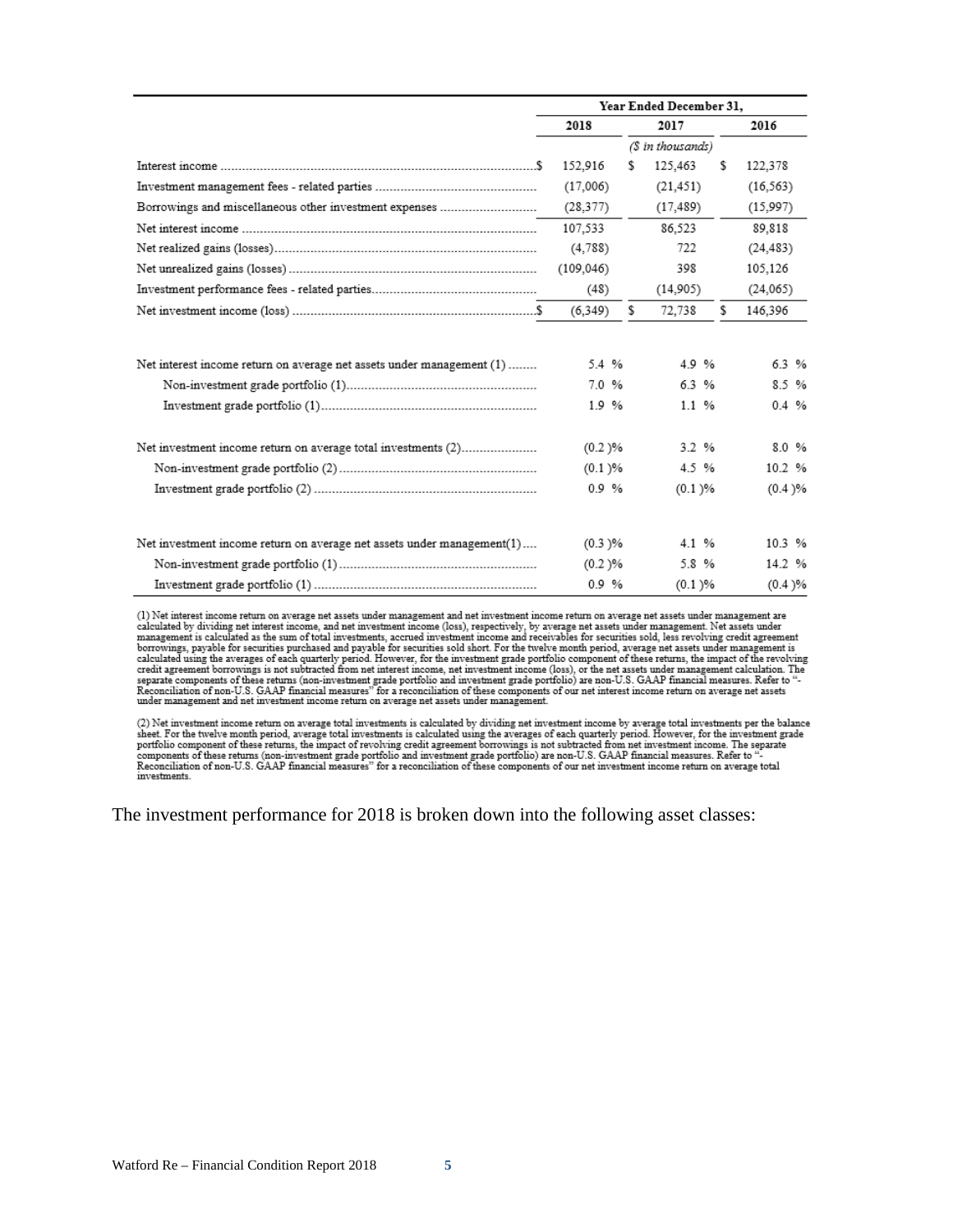|                                                          |   |                               |                                     | Year Ended December 31, 2018          |                                    |
|----------------------------------------------------------|---|-------------------------------|-------------------------------------|---------------------------------------|------------------------------------|
|                                                          |   | <b>Net Interest</b><br>Income | Net<br>Unrealized<br>Gains (Losses) | <b>Net Realized</b><br>Gains (Losses) | Net<br>Investment<br>Income (Loss) |
| Net investment income (loss) by asset class:             |   |                               |                                     | (\$ in thousands)                     |                                    |
| Term loan investments                                    | s | 79.971 \$                     | $(53,702)$ \$                       | $(3,988)$ \$                          | 22,281                             |
| Fixed maturities - Fair value option                     |   | 63,556                        | (42.601)                            | (11.490)                              | 9.465                              |
| Fixed maturities - Available for sale (1)                |   | 5,802                         |                                     | (878)                                 | 4,924                              |
| Short term investments                                   |   | 2,722                         | 390                                 | 35                                    | 3,147                              |
| Equities $(2)$                                           |   | (425)                         | (3,266)                             | 8,223                                 | 4,532                              |
| Equities, fair value through net income (2)              |   | 1,290                         | (8,786)                             | 3,310                                 | (4,186)                            |
| Other investments                                        |   |                               | 149                                 |                                       | 149                                |
| Other $(3)$                                              |   |                               | (1,230)                             |                                       | (1,230)                            |
| Investment management fees - related parties             |   | (17,006)                      |                                     |                                       | (17,006)                           |
| Borrowing and miscellaneous other investment<br>expenses |   | (28, 377)                     |                                     |                                       | (28, 377)                          |
| Investment performance fees - related parties            |   |                               |                                     |                                       | (48)                               |
|                                                          |   | 107,533 \$                    | $(109,046)$ \$                      | $(4,788)$ \$                          | (6, 349)                           |

(1) Net realized gains (losses) from the fixed maturities available for sale portfolio consists of realized gains and realized losses of \$86.0 thousand and \$964.0 thousand, respectively.

(2) Net interest income consists of dividends for securities held in long and short positions.

(3) Other includes unrealized gains and unrealized losses for total return swaps.

Net investment loss was \$6.3 million for the year ended December 31, 2018 compared to net investment income of \$72.7 million for the year ended December 31, 2017, a decrease of \$79.1 million. The 2018 net investment income return on average net assets was (0.3)% as compared to 4.1% for the prior year.

In 2018, net interest income benefited from an increase in the average net assets. The 2018 net interest yield was 5.4% versus 4.9% in 2017, which was reflective of a change in the composition of our investment portfolios and a higher LIBOR reference rate for floating rate assets. The reduction in net investment income was driven by net unrealized losses of \$109.0 million, primarily in the non-investment grade portfolio. This net unrealized loss was almost entirely offset by net interest income of \$107.5m received during the year. Investment performance fees decreased by \$14.9 million commensurate with our overall lower net investment income.

# <span id="page-8-0"></span>**Material Income & Expenses (figures provided are US GAAP)**

The following table summarizes the Group's revenues and expenses for 2017 and 2016.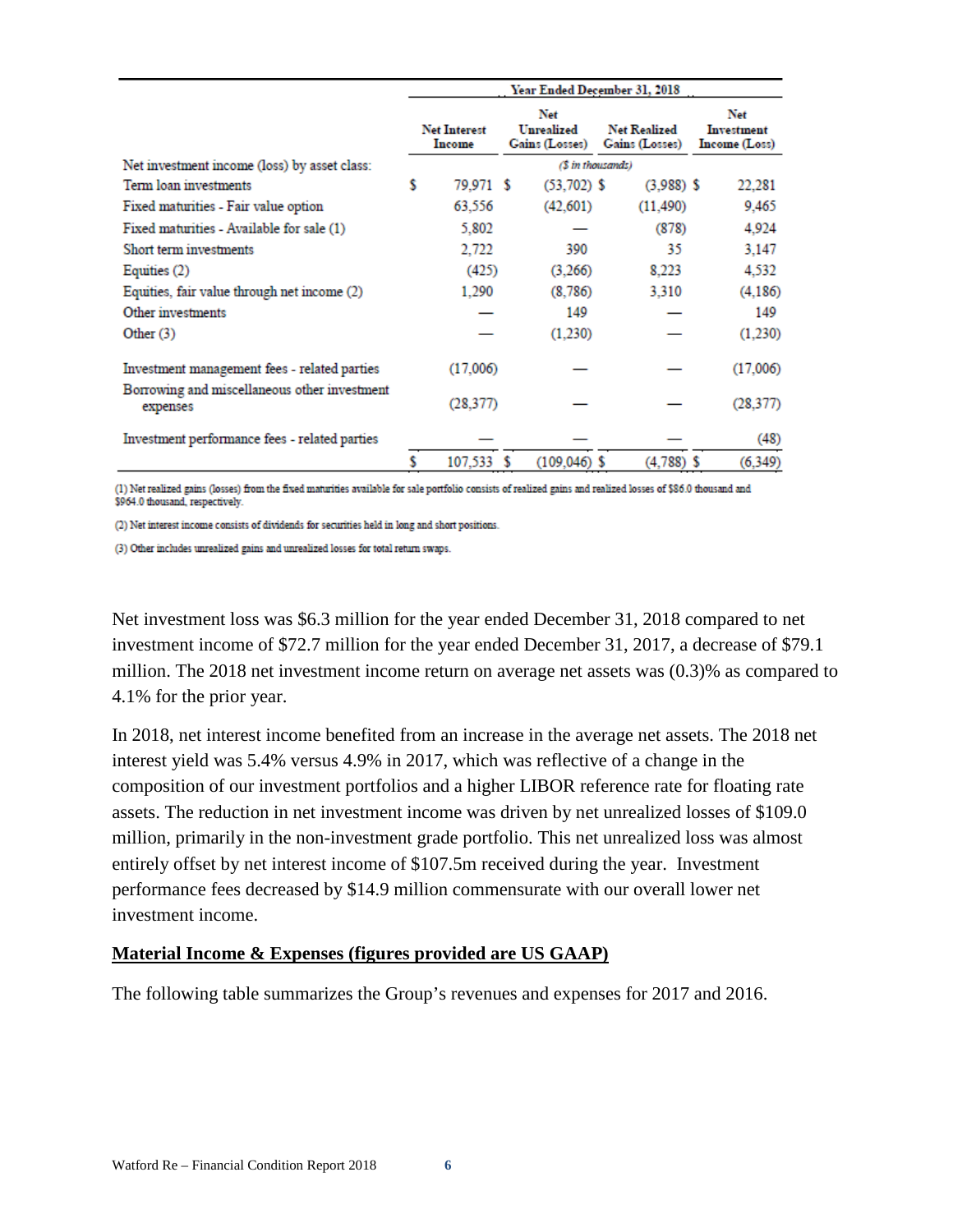|                                                       | Year Ended December 31, |                |               |  |
|-------------------------------------------------------|-------------------------|----------------|---------------|--|
|                                                       | 2018                    | 2017           | 2016          |  |
| Revenues                                              |                         |                |               |  |
|                                                       | 735.015                 | \$<br>600.304  | \$<br>535,094 |  |
|                                                       | (130, 840)              | (47, 187)      | (21, 306)     |  |
|                                                       | 604,175                 | 553,117        | 513,788       |  |
|                                                       | (25,313)                | (21.391)       | (45, 818)     |  |
|                                                       | 578,862                 | 531,726        | 467,970       |  |
|                                                       | 2.722                   | 3.180          | 3.746         |  |
|                                                       | 152,916                 | 125,463        | 122,378       |  |
| Investment management fees - related parties (1)      | (17,006)                | (21, 451)      | (16, 563)     |  |
| Borrowing and miscellaneous other investment expenses | (28, 377)               | (17, 489)      | (15,997)      |  |
|                                                       | 107,533                 | 86.523         | 89,818        |  |
| Realized and unrealized gains (losses) on investments | (113, 834)              | 1,120          | 80.643        |  |
| Investment performance fees - related parties (1)     | (48)                    | (14,905)       | (24,065)      |  |
|                                                       | (6.349)                 | 72,738         | 146,396       |  |
|                                                       | 575,235                 | 607,644        | 618,112       |  |
|                                                       |                         |                |               |  |
| Expenses                                              |                         |                |               |  |
|                                                       | (441, 255)              | (436, 402)     | (321, 581)    |  |
|                                                       | (141, 136)              | (140, 726)     | (136, 733)    |  |
|                                                       | (22, 311)               | (21, 174)      | (17,956)      |  |
|                                                       | 3,611                   | 1,420          | 4,893         |  |
|                                                       | (9,000)                 |                |               |  |
|                                                       | (610, 091)              | (596, 882)     | (471, 377)    |  |
|                                                       | (34,856)                | 10,762         | 146,735       |  |
|                                                       | (27)                    | (21)           | (1)           |  |
|                                                       | (34, 883)               | 10,741         | 146,734       |  |
|                                                       | (19, 633)               | (19, 633)      | (19, 634)     |  |
| Net income (loss) available to common shareholders\$  | (54, 516)               | \$<br>(8, 892) | \$<br>127,100 |  |

# <span id="page-9-0"></span>**Any other material information**

There is no other material information in regards to the Group's business and performance that has not be included above.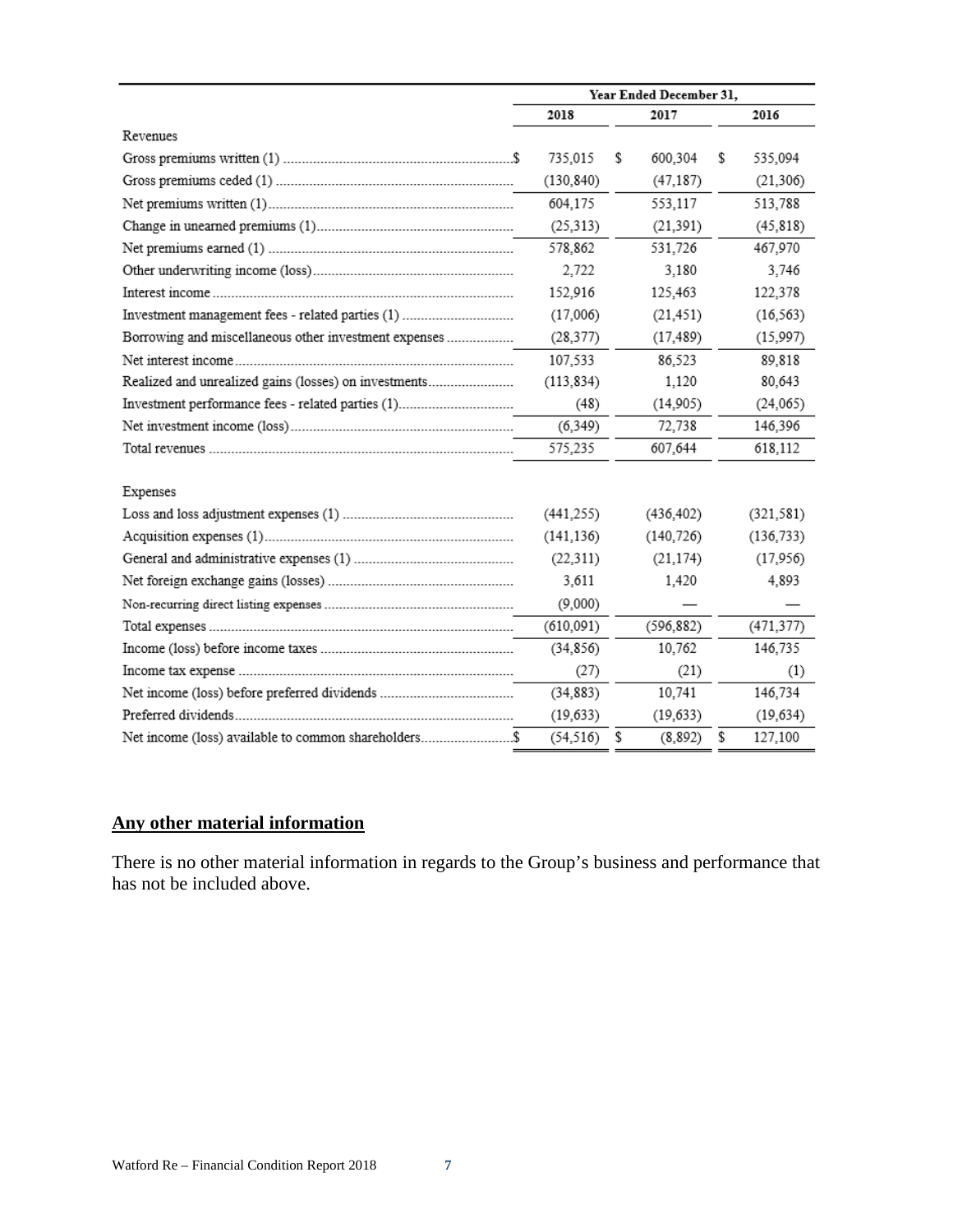# <span id="page-10-1"></span><span id="page-10-0"></span>**Board and Senior Executives**

Watford maintains an effective system of governance, which provides for sound and prudent management of the integrated operations. Watford has designed its system of governance to achieve an adequately transparent organizational structure that has well-defined, clear, consistent and documented lines of responsibility across the Group as well as ensuring personnel have the skills, knowledge and expertise necessary to properly discharge their assigned responsibilities. This allows Watford to establish and maintain processes to achieve effective internal reporting and communication of information at all relevant levels within the integrated operations.

Watford is managed under the direction of eight directors. The Board is responsible for ensuring that there is an appropriate business strategy, effective governance, appropriate financial resources and adequate internal controls. Reporting to the Board of Directors are the following committees:

- 1) Audit Committee (Chaired by Mr. Thomas Miller)
- 2) Compensation Committee (Chaired by Mr. Walter Harris)
- 3) Governance and Nominating Committee (Chaired by Ms. Deborah DeCotis)
- 4) Investment Committee (Chaired by Ms. Betsy Gile)
- 5) Risk Committee (Chaired by Mr. Garth Lorimer Turner)
- 6) Strategy Committee (Chaired by Mr. John Rathgeber)
- 7) Underwriting Committee (Chaired by Mr. Maamoun Rajeh)

Each committee has a charter which identifies the scope, authority and responsibilities of the committee.

# <span id="page-10-2"></span>**Fitness and Propriety Requirements**

The Nominating and Governance Committee assists the Board by identifying individuals qualified to become Board members and recommends to the Board the nominees for directorship for the next annual meeting of shareholders. All prospective employees undergo a diligence and interview process by members of the Watford executive management team. In addition, new hires with the level of Vice President or above require approval by the Board. An annual performance management process is undertaken in accordance with established policies approved by the Board. Additionally, the Board undertakes a self-assessment to determine the effectiveness of the Board and its committees.

The governance structure and composition of the Board and Committee's is consistent at both the Group and WRL level. Board and senior executives are outlined below:

**John Rathgeber, Chief Executive Officer and Director.** Mr. Rathgeber has served as Watford's Chief Executive Officer and as a director since January 2014. From October 2009 to January 2014, Mr. Rathgeber was Vice Chairman of the Arch Worldwide Reinsurance Group and Chairman of Arch Reinsurance Company. He served as President and Chief Executive Officer of Arch Reinsurance Company for eight years beginning with its formation in December 2001. Prior to joining Arch Reinsurance Company, Mr. Rathgeber was Executive Vice President of the Financial Solutions Business Unit of St. Paul Re, the reinsurance operation of the St. Paul Companies. From 1996 until 1998, he served as Senior Vice President in the Non-Traditional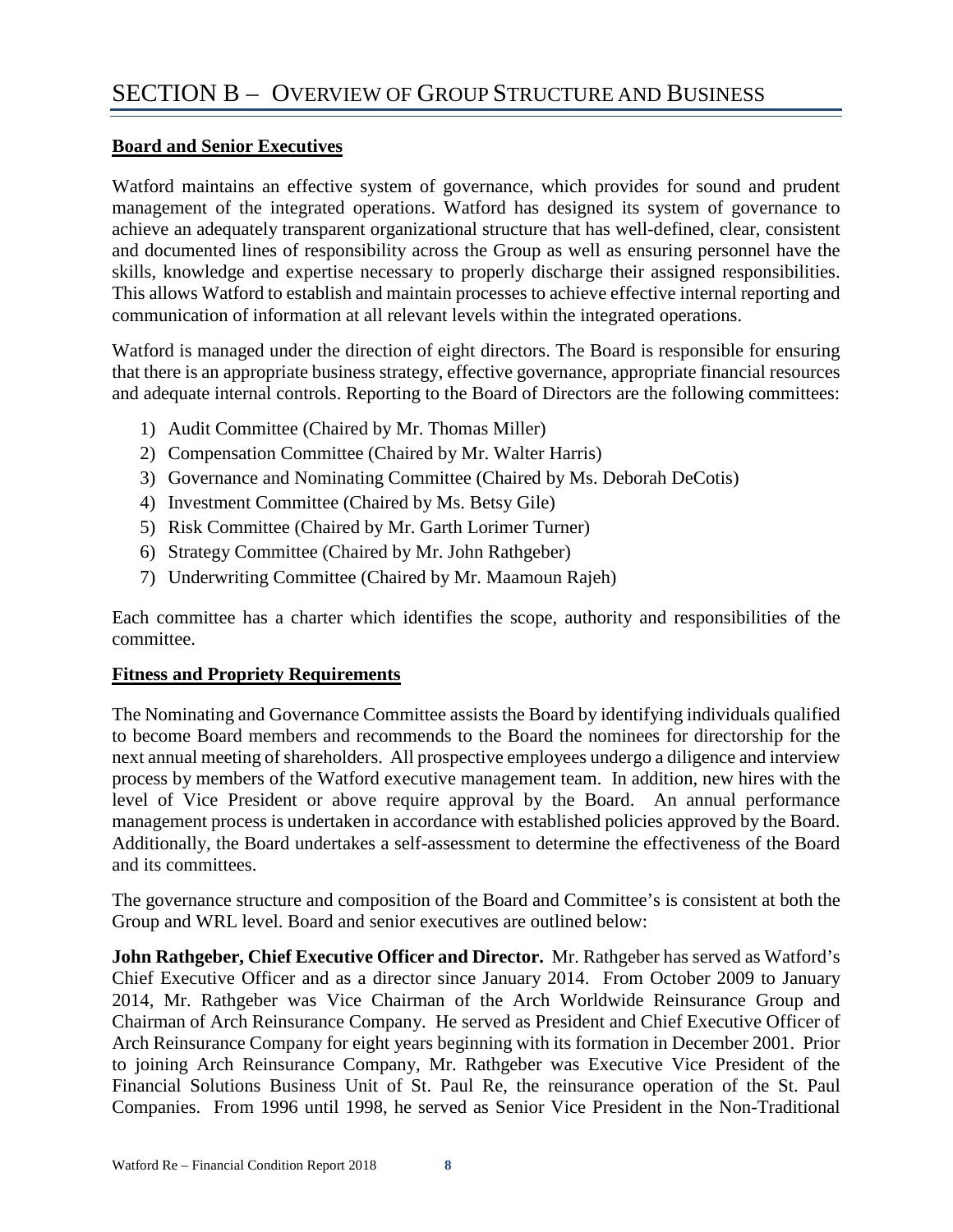Underwriting Department of F&G Re Inc., the reinsurance operation of USF&G Corp., and from November 1992 until 1996, Mr. Rathgeber was Vice President of Non-Traditional reinsurance at F&G Re. Mr. Rathgeber started his career at Prudential Re, the reinsurance operation of The Prudential Insurance Company of America, in 1980 and worked there until 1992. During that time, he held various underwriting positions and was also a director in Prudential Re's Actuarial Department. He is a former Chairman of the Reinsurance Association of America and currently serves on its board of directors. Mr. Rathgeber received a B.A. from Williams College. He is a Chartered Property and Casualty Underwriter, a Fellow of the Casualty Actuarial Society and a Member of the American Academy of Actuaries.

Watford believes Mr. Rathgeber's qualifications to serve on Watford's board of directors include his many decades of insurance and reinsurance industry executive-level leadership and underwriting experience as well as his actuarial expertise.

Mr. Rathgeber sits on the Investment, Underwriting, Strategy and Risk committees.

**Walter Harris, Chairman of the Board and Director.** Mr. Harris has served as Watford's Chairman of the Board since March 2014. Since October 2014, Mr. Harris has been President and Chief Executive Officer of FOJP Service Corporation, a provider of insurance and risk management advisory services to major healthcare organizations, and President and Chief Executive Officer of Hospitals Insurance Company, Inc., a provider of medical professional liability insurance to physicians and hospitals. Before joining FOJP Service Corporation and Hospitals Insurance Company, Mr. Harris served as Senior Advisor and Vice Chairman Emeritus to Alliant Insurance Services, Inc., one of the largest insurance brokerage firms in the United States from December 2010 to May 2013. Prior to joining Alliant, he served as Chairman and Chief Executive Officer of T&H Group, one of the largest privately held insurance brokerage firms in the United States, from 1980 until its acquisition by Alliant in 2010. Mr. Harris has also served as an advisor to investors in insurance entities as well as special counsel to several major insurance coverage litigations. He is currently a director of Loews Corp. and chairman of its audit committee. Mr. Harris received a B.A. from Stanford University, a J.D. from the University of California, Berkeley and an LLM in Taxation from the N.Y.U. School of Law.

Watford believes Mr. Harris's qualifications to serve on Watford's board of directors include his extensive background in the insurance industry, substantial board experience and his broad strategic and operational leadership.

Mr. Harris sits on the Investment, Underwriting, Audit, Strategy, Nominating and Compensation committees.

**Nicolas Papadopoulo, Director.** Mr. Papadopoulo has served as a Watford director since March 2014. Since July 2014, Mr. Papadopoulo has served as the Chief Executive Officer of Arch Reinsurance Group, an officer position of Arch Capital Group Ltd. Mr. Papadopoulo also serves as a member of Watford's strategy committee. Prior to July 2014, Mr. Papadopoulo served as President and Chief Executive Officer of Arch Reinsurance Ltd. since November 2005. Prior to November 2005, Mr. Papadopoulo served as chief underwriting officer of Arch Reinsurance Ltd. from October 2004. Mr. Papadopoulo joined Arch Reinsurance Ltd. in December 2001 as Senior Global Property Underwriter. Prior to joining Arch Reinsurance Ltd., he held various positions at Sorema N.A. Reinsurance Group, a U.S. subsidiary of Groupama S.A., a Paris-based global insurance group, from 1990, including Executive Vice President and Chief Underwriting Officer beginning in 1997. Prior to 1990, Mr. Papadopoulo was an insurance examiner with the Ministry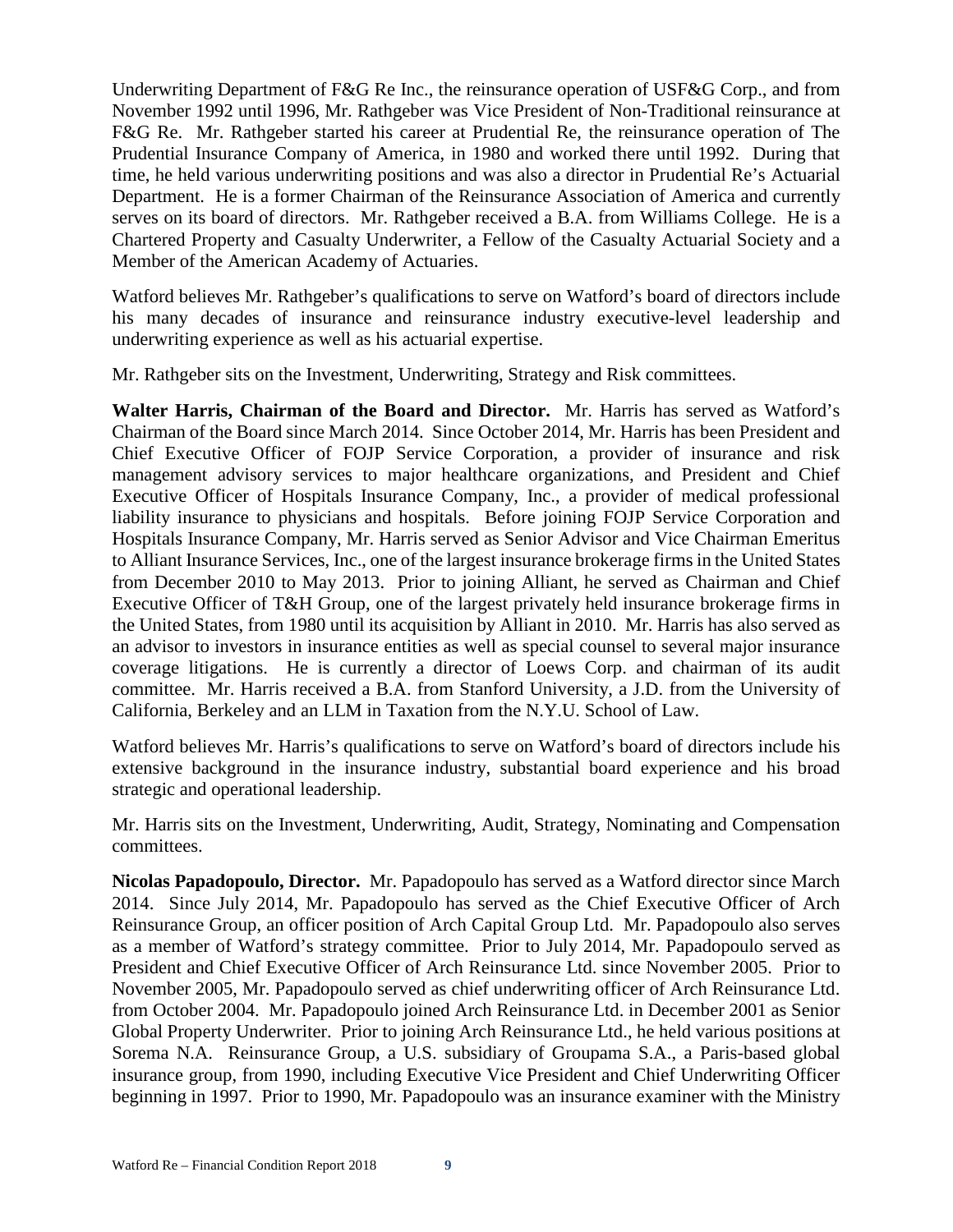of Finance, Insurance Department, in France. Mr. Papadopoulo graduated from École Polytechnique in France in 1986 and École Nationale de la Statistique et de l'Administration Économique in France with the French equivalent of a Ph.D. in 1989. He is also a member of the International Actuarial Association and a fellow at the French Actuarial Society.

Watford believes Mr. Papadopoulo's qualifications to serve on Watford's board of directors include his many years of executive-level reinsurance industry leadership, his deep insurance and reinsurance industry underwriting experience as well as his actuarial expertise.

Mr. Papadopoulo sits on the Investment and Strategy committees.

**Thomas Miller, Director.** Mr. Miller has served as our director since May 2017. Mr. Miller retired from PricewaterhouseCoopers Bermuda in 2016, having been with the firm since 1984, where he served a wide variety of financial services and specifically insurance and reinsurance company clients. He became a partner of Coopers & Lybrand in 1991 and was managing partner of the firm at the time of the merger with Price Waterhouse in 1998 and was joint managing partner of the merged PwC firm until 2003. Mr. Miller lives in Bermuda and has served on the boards of a number of Bermuda organizations including Bermuda Government's Audit Committee and The Bermuda Institute of Chartered Accountants. Mr. Miller obtained his professional designation as a Chartered Accountant in 1981. He received his Bachelor of Commerce from Queen's University, Kingston Ontario, and holds the professional designation of FCPA.

Watford believes Mr. Miller's qualifications to serve on our board of directors includes his extensive experience and expertise in public accounting for public and private financial services companies as well as his general business acumen.

Mr. Miller sits on the Audit and Nominating committees.

**Garth Lorimer Turner, Director.** Mr. Lorimer Turner has served as a Watford director since March 2014. Mr. Lorimer Turner currently serves as Co-Founder and Director of Cohort Limited, a Bermuda company founded in July 2012 which provides corporate management and consultancy services to offshore companies and funds and acts as a Trading Member of the Bermuda Stock Exchange. From August 2001 to July 2012, Mr. Lorimer Turner served as Managing Director of Jupiter Asset Management (Bermuda) Limited, a wholly-owned subsidiary of Jupiter Fund Management Plc, a leading U.K. fund management group listed on the London Stock Exchange with products that range from unit trusts to investment companies and offshore funds. Mr. Lorimer Turner received an LL.B. from the University of Southampton, England and Law Society Finals from the College of Law at Lancaster Gate in London. Mr. Lorimer Turner is a qualified lawyer in England & Wales and Hong Kong and a Bermuda qualified barrister and attorney.

Watford believes Mr. Lorimer Turner's qualifications to serve on Watford's board of directors include his extensive experience in the investment and broader financial services industries and his general financial and business acumen, all of which have provided him with significant expertise relevant to Watford's business model which combines insurance and reinsurance underwriting with an investment strategy designed to complement Watford's target business mix.

Mr. Lorimer Turner sits on the Audit, Risk and Compensation committees.

**Deborah DeCotis, Director.** Ms. DeCotis has served as a Watford director since 2017. She is a retired Morgan Stanley Managing Director, and is active on various professional and philanthropic boards. Currently she serves as director on both Allianz Global Investors Capital LLC – Multi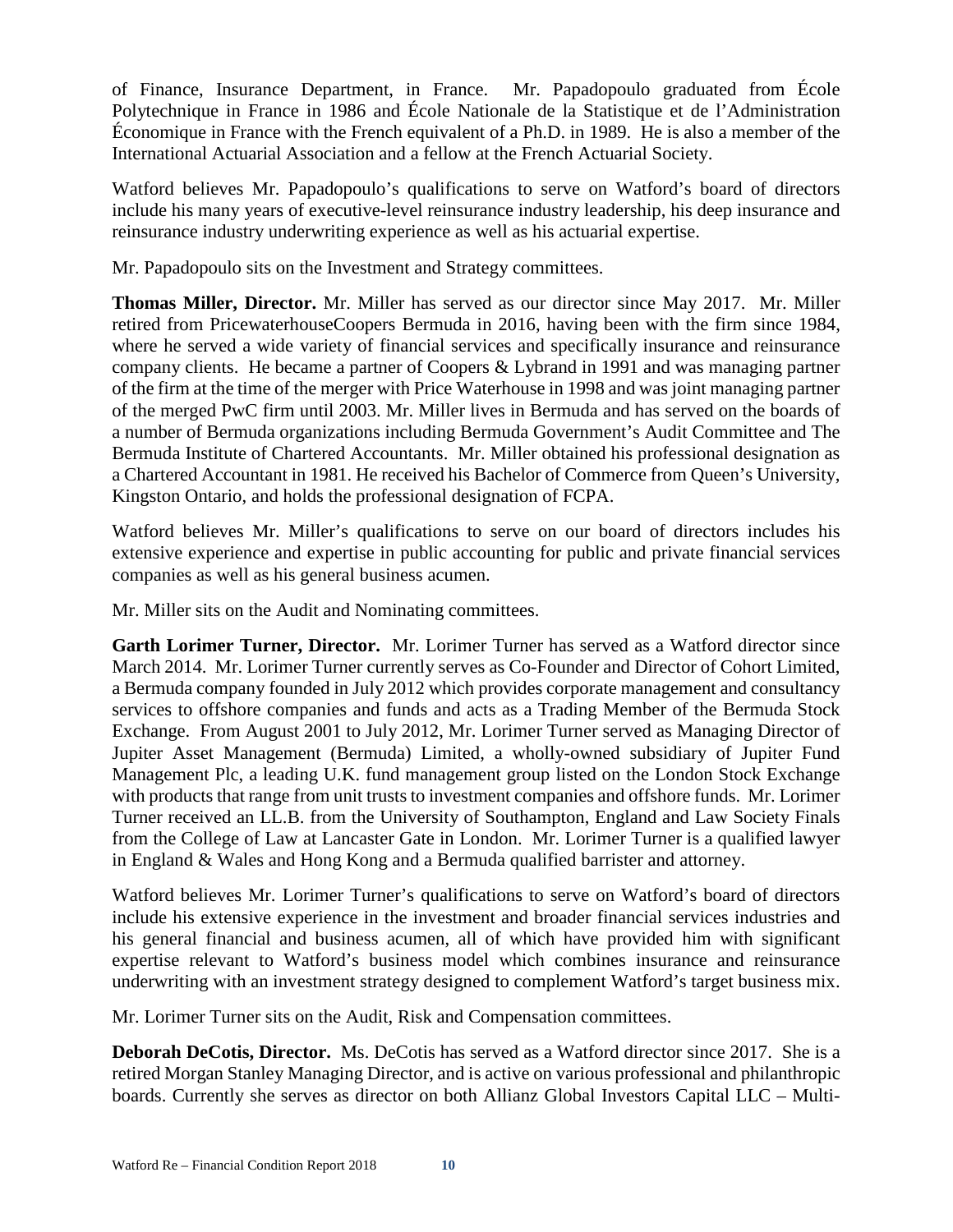Fund Board and the PIMCO Closed-End Funds Board. Her prior professional experience also includes being a director and member of the Audit and Governance Committee for Armor Holdings, a manufacturer of military-grade safety equipment. She served as Lead Director during the sale of Armor to BAE. Prior to Armor she was an executive vice-president for Sotheby Holdings, Inc. Outside of the professional realm she is a member of Circle Financial Group and the Council of Foreign Relations. She also recently ended her term as a trustee on the board of Stanford University, where she previously served on the Advisory Council of Stanford Business School and was trustee and Chair of the Stanford Business School Trust where she was a recipient of the John W. Gardner Volunteer Leadership Award. In addition, Ms. DeCotis recently completed her ten year term as co-Chair of the Special Projects Committee at Memorial Sloane Kettering Hospital, having served on that Committee for 28 years. Ms. DeCotis holds a BA in Mathematics from Smith College and an MBA from the Stanford Graduate School of Business, from which she graduated with distinction as a Miller Scholar (top 10% of the class).

Watford believes Ms. DeCotis' qualifications to serve on our board of directors include her many years of executive-level investment industry leadership, and her broad governance experience.

Ms. DeCotis sits on the Investments, Audit and Nominating committees.

**Betsy Gile, Director.** Ms. Gile has served as our director since September 2017. Ms. Gile retired from Deutsche Bank AG in 2005, where she served as Managing Director and Global Head of the Loan Exposure Management Group. She spent the first 24 years of her career at J.P. Morgan, where she was responsible for High Grade Credit Markets trading, Credit Portfolio Management, Corporate Lending and Credit Research in North America. She is currently a member of the Board of Directors of KeyCorp, a bank holding company, Deutsche Bank Trust Company of the Americas, a subsidiary of Deutsche Bank AG, and of various funds managed by BlueMountain Capital, a diversified alternative asset manager. She is the head of the Risk Committee at both KeyCorp and Deutsche Bank Trust Company of the Americas. Ms. Gile holds a Bachelor of Arts in Government and History from Dartmouth College, where she graduated Phi Beta Kappa, Summa Cum Laude.

Watford believes that Ms. Gile's qualification to serve on our board of directors include her extensive investment industry experience particularly as it relates to investment risk management.

Ms. Gile sits on the Investment, Risk and Compensation committees.

**Maamoun Rajeh, Director.** Mr. Rajeh has served as our director since March 2018. Since October 2017, Mr. Rajeh has served as the Chairman and Executive Officer of Arch Worldwide Reinsurance Group. Prior to October 2017, Mr. Rajeh served as President and Chief Executive Officer of Arch Reinsurance Ltd since July 2014. Prior to July 2014, Mr. Rajeh served as President and Chief Executive Officer of Arch Reinsurance Europe Underwriting Limited since August 2012. Prior to August 2012, he served as Chief Underwriting Officer of Arch Reinsurance Ltd. since November 2005, which he had joined as an underwriter in 2001. Prior to joining Arch Reinsurance Ltd., Mr. Rajeh served as an Assistant Vice President at HartRe, a subsidiary of The Hartford Financial Services Group, Inc. Mr. Rajeh graduated from The Wharton School of Business of the University of Pennsylvania with a B.S. degree. He is also a Chartered Property Casualty Underwriter.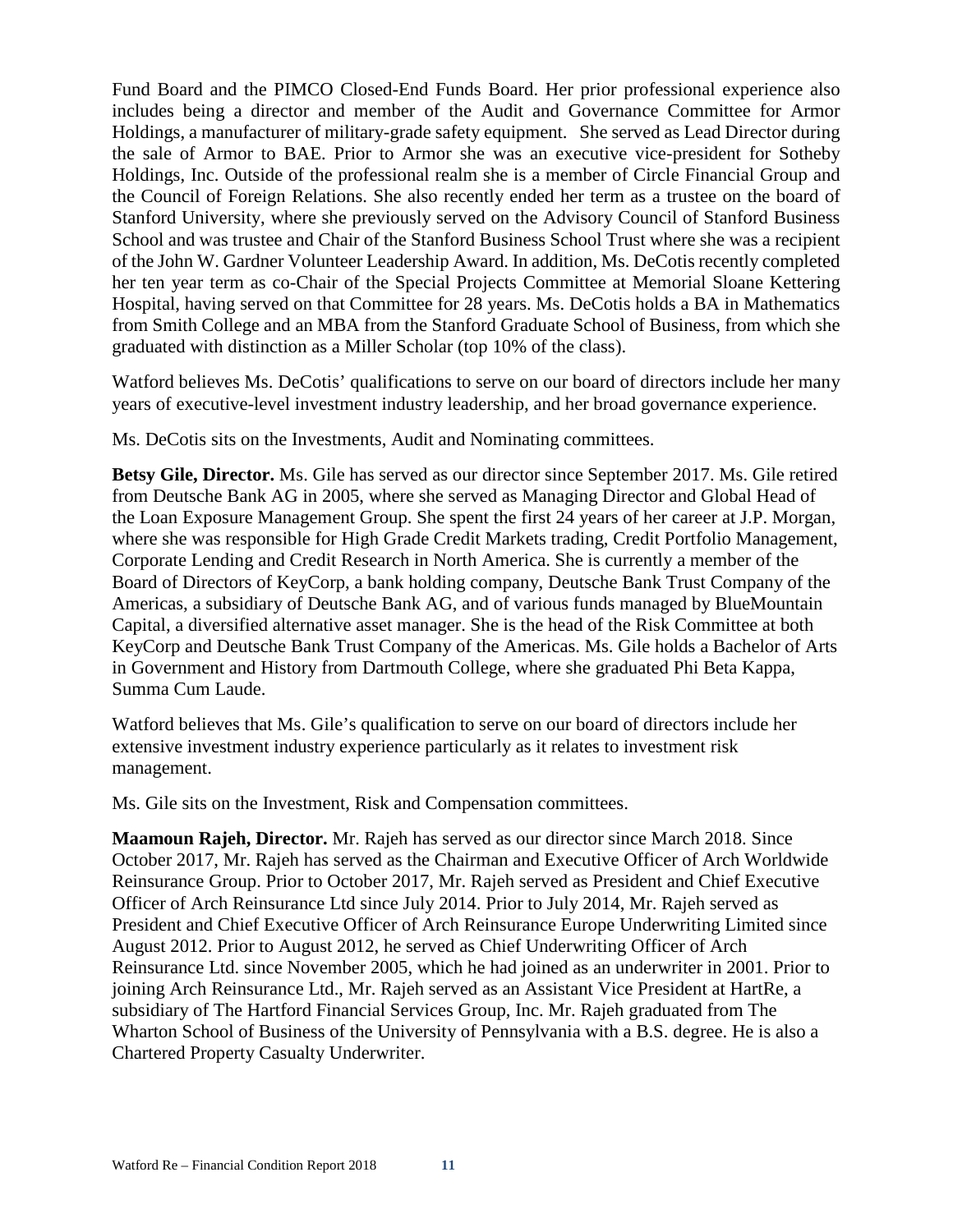We believe Mr. Rajeh's qualifications to serve on our board of directors include his many years of executive-level reinsurance industry leadership and his deep reinsurance industry underwriting experience.

Mr. Rajeh sits on the Underwriting, Strategy and Risk committees.

**Robert Hawley, Chief Financial Officer.** Mr. Hawley has served as Watford's Chief Financial Officer since July 2015. Mr. Hawley has over 20 years of professional experience in public accounting and reinsurance. Prior to joining Watford, he held the position of Vice President, Corporate Treasury Manager at XL Group Ltd. from January 2010 to July 2014. At XL Group Ltd., he was responsible for capital and collateral management, including debt capital market and credit facility transactions. From 2006 to 2009, Mr. Hawley worked at RenaissanceRe Holdings Ltd., Bermuda, as the Assistant Treasurer where his role included treasury, rating agency and investor relations management. From 2002 to 2006, he worked as Assistant Vice President, Account Executive at Marsh & McLennan Companies Inc., Bermuda and was responsible for management of several Fortune 500 captive insurance companies. Prior to that, Mr. Hawley was a Corporate Advisory Services Manager at KPMG LLP, London, Canada, from 1995 to 2002. Mr. Hawley is a Chartered Professional Accountant, Chartered Accountant and a member of the Chartered Professional Accountants of Ontario, Canada. Mr. Hawley received an Advanced Business Accounting Diploma from Fanshawe College, Ontario, Canada.

**Jon Levy, President & Chief Risk Officer.** Mr. Levy has served as Watford's Chief Risk Officer since March 2014. Mr. Levy has over 20 years of insurance experience, most recently with Endurance Specialty Holdings Ltd. (now Sompo International), where he worked from July 2008 to March 2014, most recently serving as Senior Vice President and Chief Pricing Actuary of Global Insurance. His prior roles within Endurance include Chief Pricing Actuary of Bermuda Insurance, after joining Endurance in 2008 as its Corporate Actuary. Prior to Endurance, Mr. Levy was a Senior Consultant at Tillinghast (now Willis Towers Watson) in Philadelphia where he provided consulting services for domestic and international insurers and reinsurers, as well as asbestos and pollution liability analyses for corporate and insurance clients. Prior to Tillinghast, Mr. Levy spent five years with ACE INA in Philadelphia, including three years in its run-off claims division, Brandywine Holdings. Mr. Levy holds an A.B. from Lafayette College. He is also a Fellow of the Casualty Actuarial Society and a member of the American Academy of Actuaries.

**Laurence B. Richardson, II, Chief Operating Officer.** Mr. Richardson has served as Watford's chief operating officer since January 2017. From March 2012 to January 2017, he held the position of Senior Vice President – Capital Markets at Arch Capital Group Ltd., where he primarily focused on convergence transactions through which reinsurance risk is transferred to capital markets investors. In such capacity, Mr. Richardson was involved in the formation and launch of Watford. Mr. Richardson was seconded to Watford by Arch Capital Group Ltd. from July 2016 to January 2017. Prior to joining Arch Capital Group Ltd., Mr. Richardson held the position of Senior Vice President in the Ventures Group at RenaissanceRe, which develops and structures non-traditional reinsurance products, makes strategic investments and creates and manages RenaissanceRe's joint ventures and other managed vehicles, including Top Layer Re, DaVinci Re, Timicuan Re, Starbound Re-I, Starbound Re-II and Channel Re. Mr. Richardson had joined RenaissanceRe in mid-2001. Prior to joining RenaissanceRe, Mr. Richardson was an investment banker with over 15 years of experience in the structured products and securitization arena, having been employed at a number of nationally recognized Wall Street firms, including the investment banks of E. F. Hutton & Co., Donaldson, Lufkin & Jenrette Securities Corporation, and Alex Brown & Sons,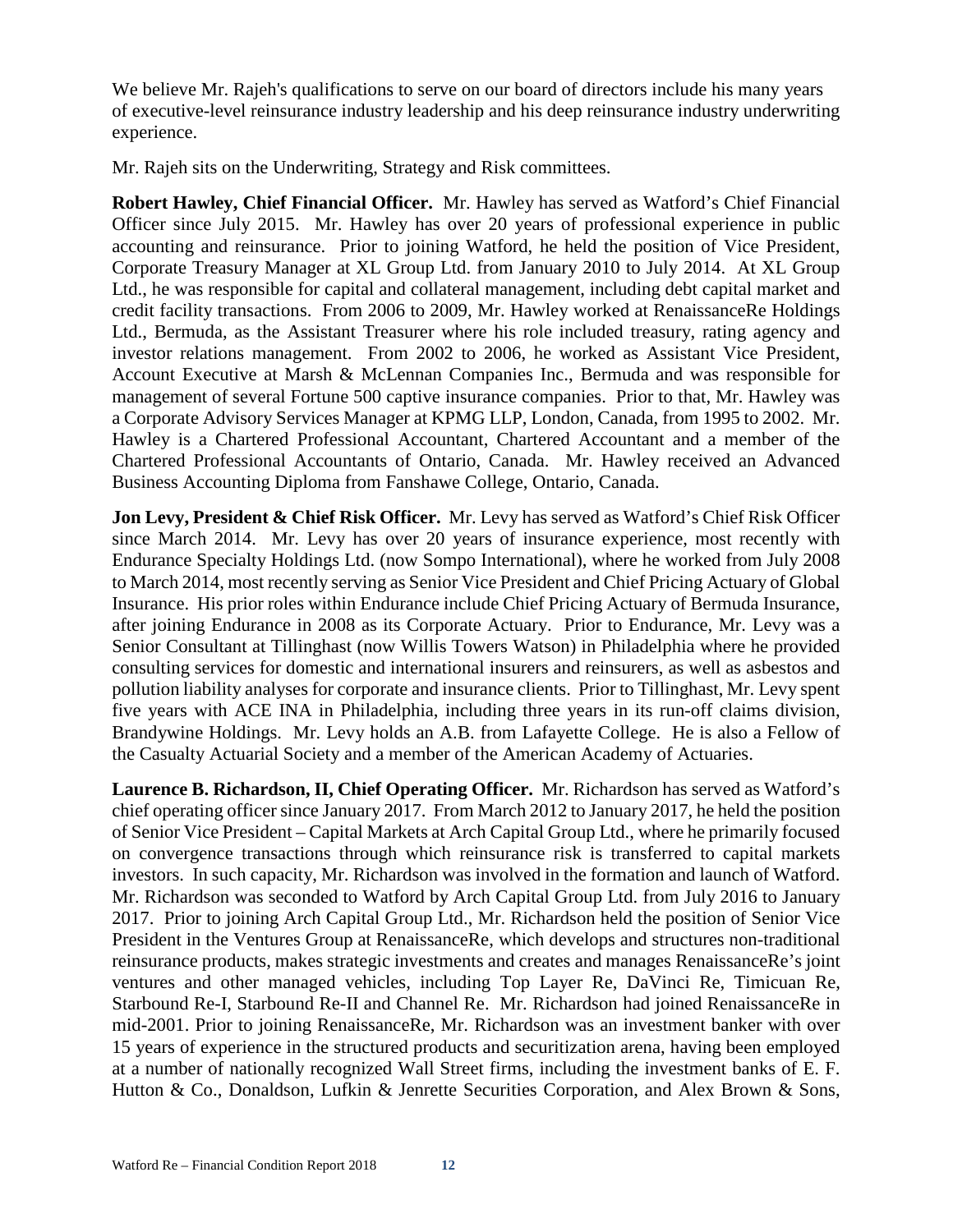Incorporated and prior thereto was an attorney with the law firm Thacher, Proffitt & Wood LLP. Mr. Richardson graduated from the University of Virginia with both B.S. and J.D. degrees.

**Alexandre Scherer, Chief Executive Officer of WSIC and WIC.** Alexandre Scherer is the head of Watford's insurance operations and has served as the President and Chief Executive Officer of WSIC and WIC since September 2015 and August 2016, respectively. Mr. Scherer has over 23 years of experience in the insurance and reinsurance industry, including 11 years with AXA Insurance Company, a subsidiary of AXA S.A., of which he served eight years as President, Chief Executive Officer and director, as well as three years as Executive Vice President and Chief Operating Officer. Mr. Scherer also served as President and Chief Executive Officer, as well as Executive Vice President and Chief Operating Officer, of AXA Liabilities Managers, Inc., a subsidiary of AXA S.A. specializing in non-life insurance and reinsurance legacy business acquisition and management. Prior to that, he served as Vice President, Alternative Risk Transfer Underwriter, as well as Risk Manager, at AXA Reinsurance Company. Mr. Scherer also served as Second Vice President of Sorema North America and Underwriter and Head of Alternative Risk Transfer of Sorema SA. Mr. Scherer holds a degree of Diplome d'Ingenieur from École Centrale Paris in France. He is a Qualified Actuary from the French Actuaries Institute (France) and a Member of the American Academy of Actuaries.

### <span id="page-15-0"></span>**Remuneration**

When Watford established its remuneration programs, consideration was given to whether such programs align the interests of Watford's directors and officers with those of Watford's shareholders and whether such programs encourage unnecessary or excessive risk taking. Annual cash bonus awards focus on achievement of annual goals as well as both corporate performance measures and the executive officer's individual performance and are at the discretion of the Compensation Committee. Watford believes its compensation philosophy and programs encourage employees to strive to achieve both short- and long-term goals that are important to Watford's success and building shareholder value, without promoting unnecessary or excessive risk taking. Watford reviews its compensation policies and practices periodically to determine whether such policies and practices are appropriate in light of Watford's risk management objectives.

#### *Directors*

During the year ended 31 December 2018, the Group paid cash retainers to our independent directors for their service as members of the board of directors and any committees thereof. Watford did not pay any cash or equity compensation to Mr. Rathgeber as a director, as he is compensated as an employee of the Group. Watford also did not pay Mr. Papadopoulo or Mr. Rajeh any cash or equity compensation during the year ended 31 December 2018. All directors were reimbursed for reasonable out-of-pocket expenses incurred for their service as members of the Board of Directors and any committees of the Board of Directors.

#### *Executives*

For the year ended 31 December 2018, Watford's executive officers were paid a base salary, an annual performance-based bonus which varies with the individuals' performance, and pension and other benefits. Such amounts are approved by the Compensation Committee.

Watford offers a tax-qualified 401(k) plan to all employees (including the named executive officers) for retirement savings. Under this plan, employees are allowed to defer and invest up to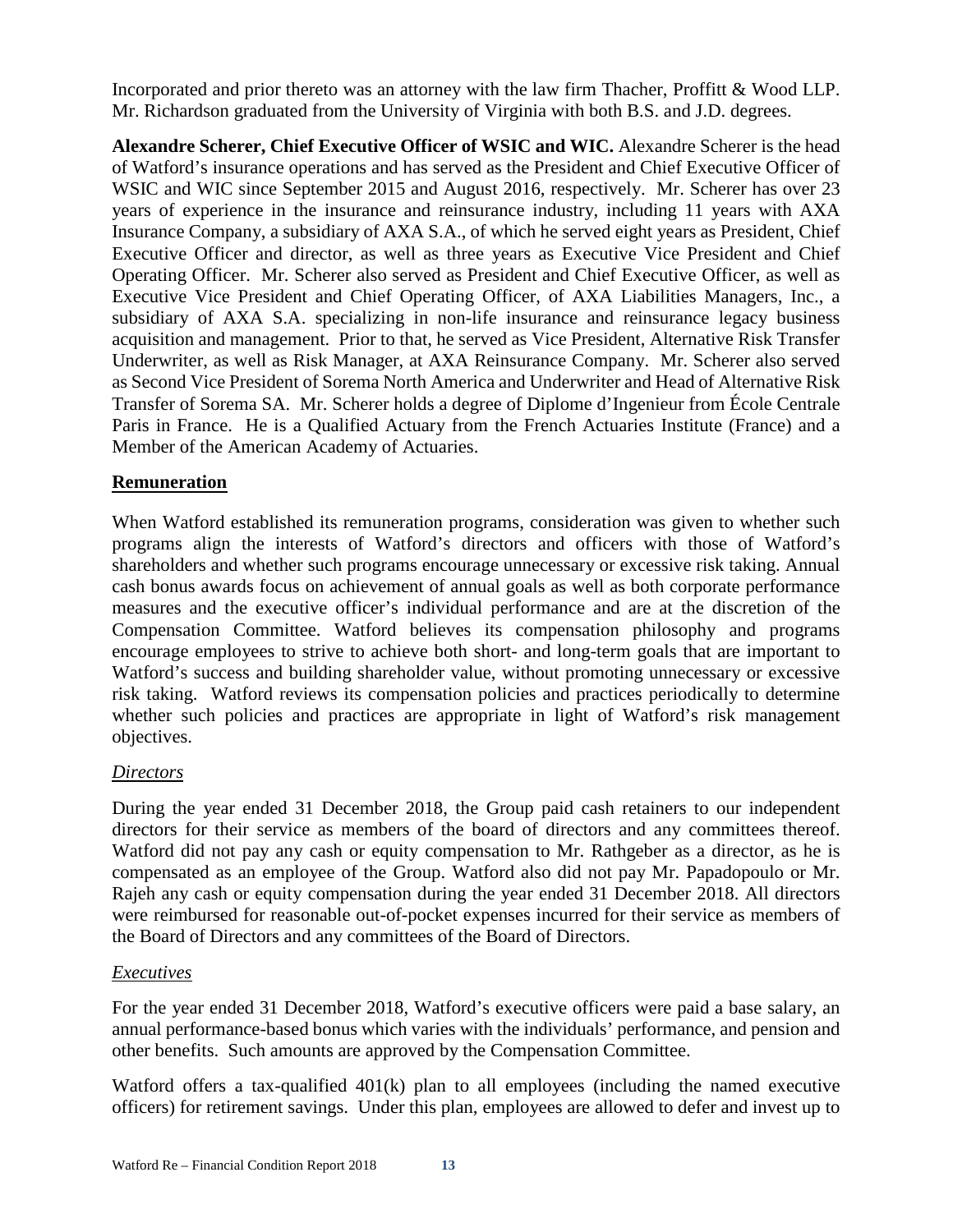100% of their cash earnings, subject to the maximum 401(k) contribution amount. Contributions can be invested in a diversified selection of mutual funds. In order to encourage participation and to provide a retirement planning benefit to employees, Watford also provides a discretionary profit sharing contribution of 4% of an employees' eligible compensation, provided that profit share contributions are limited to the lesser of 4% of an employee's compensation or, in 2018, \$9,000. All new employee contributions are fully vested immediately upon entry to the plan. Watford currently does not have any additional supplementary pension or early retirement schemes for members of the Board or executives.

### <span id="page-16-0"></span>**Material transactions with shareholder controllers**

Arch Reinsurance Ltd. ("ARL") is party to certain quota share agreements with one or more of Watford's operating subsidiaries and also owns approximately 11% of the outstanding common shares of WHL as of 31 December 2018.

#### <span id="page-16-1"></span>**Risk Management and Solvency Self-Assessment**

The following narrative provides an overview of the Group's Risk Management Framework ("Framework"), which describes the Group's methodology for identifying, measuring, and reporting on the key risks affecting Watford. It outlines our approach to risk identification and assessment, and how risk management is implemented and integrated into the organizational structure of the business.

### Description of Risk Management Process

Watford has developed its Framework and Risk Register to identify and assess the material risks faced by the Group. Watford has produced an enterprise-wide risk assessment which details all of the significant risks facing the Group. This risk assessment was performed at the highest levels of the Group and involved input from the Board and senior management.

Watford's Framework and Risk Register lists the risks faced by Watford, as well as current and planned controls being implemented. The Framework documents Watford's Corporate Governance, Risk Management, and Material Risks.

The Risk Register has been developed to identify and assess the material risks faced by Watford in more granular detail than the Framework. This register contains the following:

- The Board Committee ultimately responsible for the risk
- The Risk Owner for each Risk
- A list of monitoring procedures for each risk, if applicable
- A list of mitigation procedures for each risk, if applicable
- A list of risk control procedures for each risk, if applicable

The rating of each risk is derived from an assessment of likelihood and impact. This assessment is made at both an inherent level and after consideration of Watford's control environment, including mitigation techniques and controls in place at service providers.

The Risk Register is a key input into the risk management regime, and any material changes in the underlying risks will be modelled for potential impact upon Watford's capital requirements. Such changes include, but are not limited to, changes in business mix, strategy and investment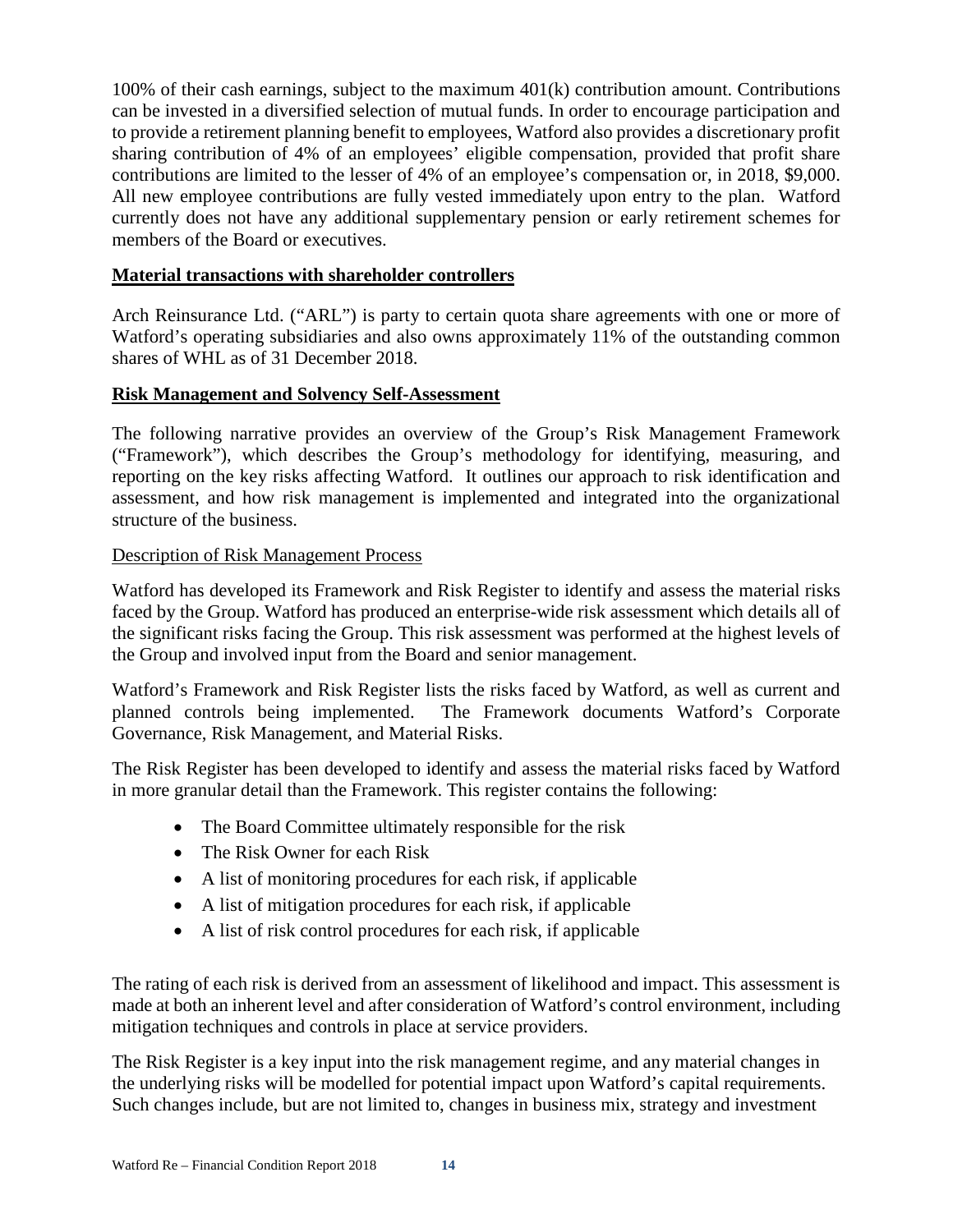policy. The rating of risks is considered by management on at least an annual basis and the rating for the most significant risks is reviewed by the Group's Risk Committee and presented to the Board of Directors.

The controls identified in the Risk Register to monitor, mitigate and control the risks facing Watford are reviewed for continued relevance and documented in the process documents for each function. Compliance with the components of these controls is verified via the ongoing management reviews and Internal Audit reviews undertaken at Watford. This is undertaken on a group-wide basis and any issues are reported to the Watford board.

The Board of Directors have reviewed and formally approved the Risk Register, as well as provided input in the scoring of the risks faced by Watford. Working with the Board, Watford has established Risk Appetites for each material risk. Watford has put into place procedures for risk measurement, mitigation, and controls, as well as monitoring compliance with the Board's set Risk Appetite.

Watford's Risk Management Function is led by its Chief Risk Officer ("CRO") who is a member of the Executive Management team. The CRO performs regular risk reporting to the Board each quarter. The Board assesses the risk and control effectiveness of the Function.

#### Implementation and Integration of Solvency Self-Assessment

Watford has built business processes that provide a forward looking analysis of our risks and capital management. Watford analyzes its exposure to adverse underwriting and investment scenarios on a regular basis. These tests help Watford quantify the magnitude of capital required under stressed scenarios.

Watford's Solvency Self-Assessment process includes:

- A quarterly estimate of single name concentrations within the underwriting portfolio, a quarterly estimate of the PMLs, quarterly estimates of Underwriting Stress scenarios, as well as annual estimates of various Lloyd's Realistic Disaster Scenarios ("RDS").
- Stress tests of it its investment portfolio under historical and hypothetical periods of investment market turmoil, and the effects on Watford's liquidity position
- An annual planning analysis of our underwriting and investment activities, with quarterly reforecasts presented to the Board. Watford has utilized the internal models calibrated to rating agency and regulatory requirements as part of our assessment of the capital requirements of our proposed business plans, and measures its projected forward looking capital adequacy and liquidity position in historical and hypothetical stressed scenarios.

Watford's annual business plan is prepared by the Group's senior management and is approved by the Board of Directors after review of the results of these solvency assessments.

Currently, the amount of capital required to cover our material risks is assessed through regulatory capital requirements, rating agency models, internally developed stress tests, internally developed default and recovery analysis for our credit investments, internally developed liquidity models and stress tests, and underwriting realistic disaster scenarios.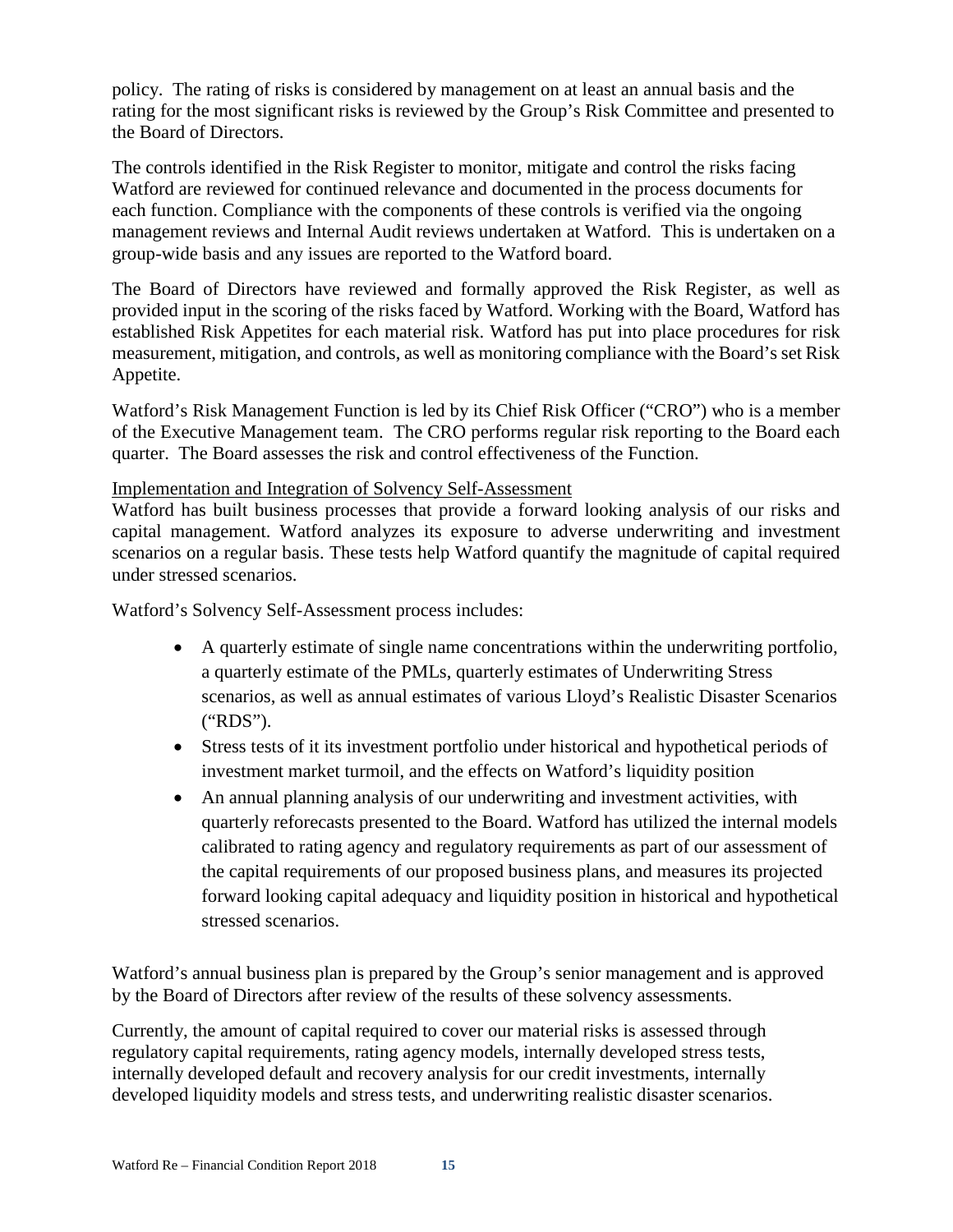The risk management framework is designed to help Watford set a coherent risk management strategy and to enhance the likelihood of meeting its strategy. This framework has therefore been designed with the following objectives:

- Identify all significant risks assumed by Watford through its business, internal processes and relevant external environment.
- Measure identified risks on a consistent basis.
- Establish a set of responses to manage risks within the stated risk appetite and tolerances.
- Establish the principles by which Watford can evaluate the risk/reward trade-offs associated with key strategic and tactical decisions.
- Ensure return on capital goals are met through the efficient use and allocation of capital.
- Provide a regular assessment of Watford's solvency and liquidity through the use of quantitative metrics, including stress and scenario testing.

# <span id="page-18-0"></span>**Internal Controls**

Watford maintains an effective internal control system, which includes administrative and accounting procedures, an internal control framework, appropriate reporting arrangements and a compliance function.

The Board is responsible for monitoring the establishment and maintenance of the system of controls used to assess and manage exposure to all areas of risk. The objectives of these controls are to ensure that Watford's risk strategy is maintained and risk remains within the appetite and tolerances set by the Board.

As part of Watford's business model, many of the day-to-day operations are outsourced to third party service providers and the internal control environment has been structured to appropriately address the risks related to this business model. For more detail on the services outsourced, refer to the Outsourcing section below. All relevant controls in place at Watford's outsourced service providers have been included in Watford's Risk and Control Matrices to provide management oversight of all activities. Watford places reliance on controls that exist at the relevant third party providers and as such relies heavily on the internal audit function described below to review controls performed at these entities and perform on-site visits as required.

Watford's Compliance Function is led by our Chief Operating Officer. The function has established a compliance program to ensure compliance with all relevant laws, legislation, regulations and guidance. Watford's Compliance Function assists the Board in achieving its overall strategic objectives by promoting a culture of integrity, ethical conduct and compliance with the laws, regulations and administrative provisions that affect Watford. The compliance function also is responsible for the ongoing assessment of any possible impact of changes in the legal environment on our operations and for the identification and assessment of Legal / Litigation risk and for monitoring adherence to certain elements of the risk management framework and reporting thereon to the appropriate forums.

The Board has approved the establishment of a compliance and ethics program to ensure that all companies within the group promote an organizational culture that encourages the highest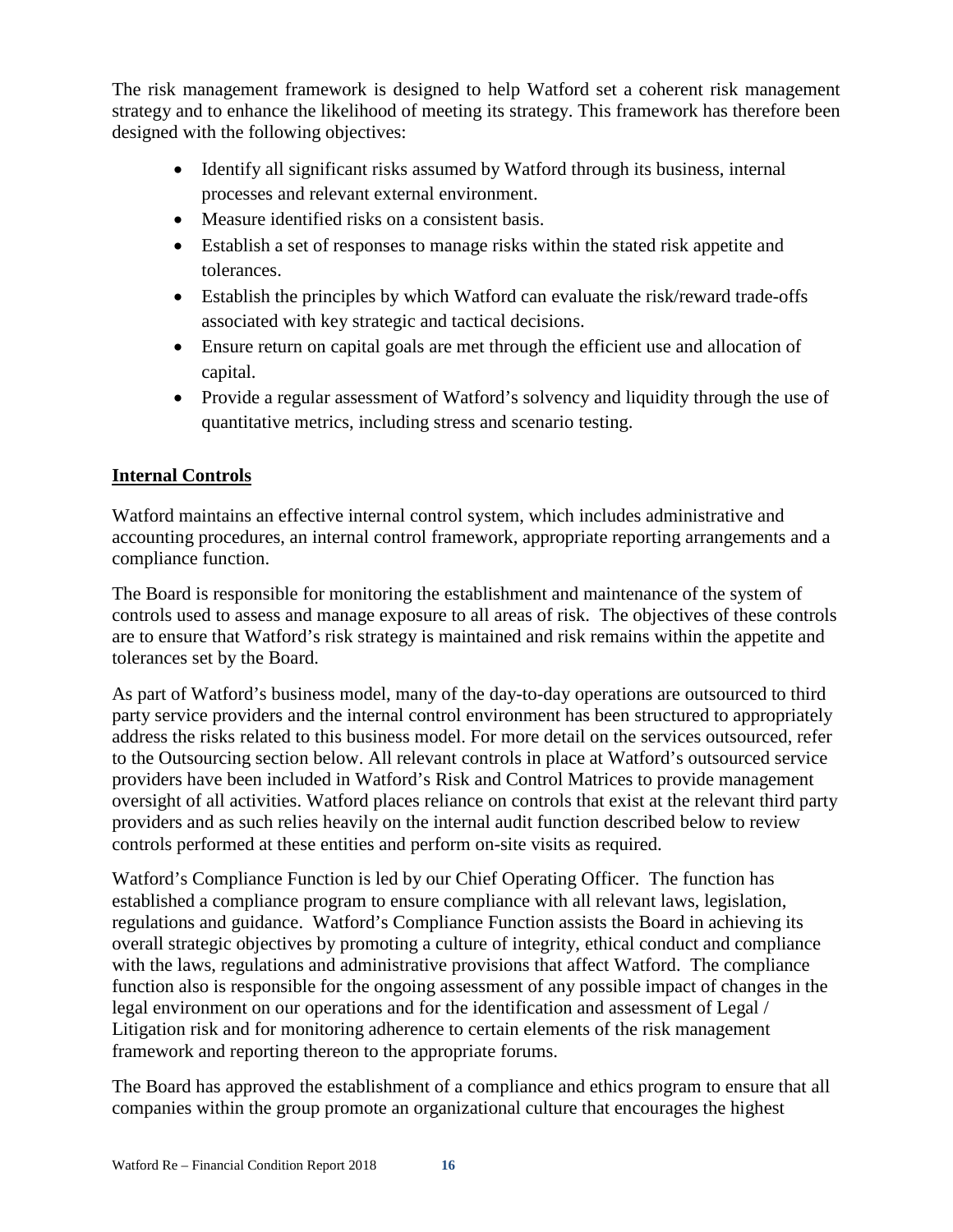standards of ethical business conduct and compliance with the Group's Code of Business Conduct, policy statements and any laws and regulations which govern the Group's business activities (collectively referred to as the "Compliance Program"). The Compliance Program is intended to ensure that all companies within the Group exercise appropriate due diligence to prevent conduct which is in violation of its Compliance Program, thereby protecting the Group's reputation and good name.

The requirements of the Compliance Program apply to all employees, officers and directors of the Group and, where appropriate, to agents of the Group.

# <span id="page-19-0"></span>**Internal Audit**

The Group has outsourced its Internal Audit function to a third party who, along with their internal processes to ensure independence from the Group, has direct access to the Audit Committee, agree the audit plan with the Audit Committee, and provide findings reports from each audit for discussion at the Audit Committee. Internal Audit's primary objective is to work with management to identify and address risks relating to processes integral to the achievement of business objectives. The function serves as an independent and objective source of appraisal and assurance within Watford to support management, the Audit Committee and the Board of Directors in discharging their responsibilities. The Internal Audit function has direct and frequent communication with the Audit Committee where any issues identified are raised.

Internal Audit also assists management, the Audit Committee and the Board of Directors in evaluating the appropriateness and effectiveness of business processes, internal controls and the governance and risk management functions. Internal Audit also identifies process improvements, including those resulting from a changing operating environment and will make recommendations to management.

Internal Audit performs special examinations at the request of management, the Board and the Audit Committee.

Internal Audit performs a risk assessment on an annual basis to ensure that its work is focused on the key risks and how effectively management mitigates these risks. Internal Audit evaluates all significant functions and bases its Annual Plan on a risk-based approach. As such, Internal Audit has sufficient knowledge and experience to provide insight into the effectiveness of the risk management system and is a key input into the system of internal control.

The Board of Directors has final responsibility, with delegation to the Audit Committee in the areas noted above. In respect of compliance with stated risk tolerances, the risk management function has responsibility for the identification and reporting of non-compliance, with much of the detailed work to review the effectiveness of risk controls delegated to the internal audit function, as well as through the reporting by the compliance function at key service providers.

Identification of risks as they relate to compliance with jurisdictional laws, regulations, policies and procedures, together with the appropriateness of the response to any risks identified, is a responsibility of the Chief Operating Officer.

# <span id="page-19-1"></span>**Actuarial Function**

The Watford Actuarial function is responsible for: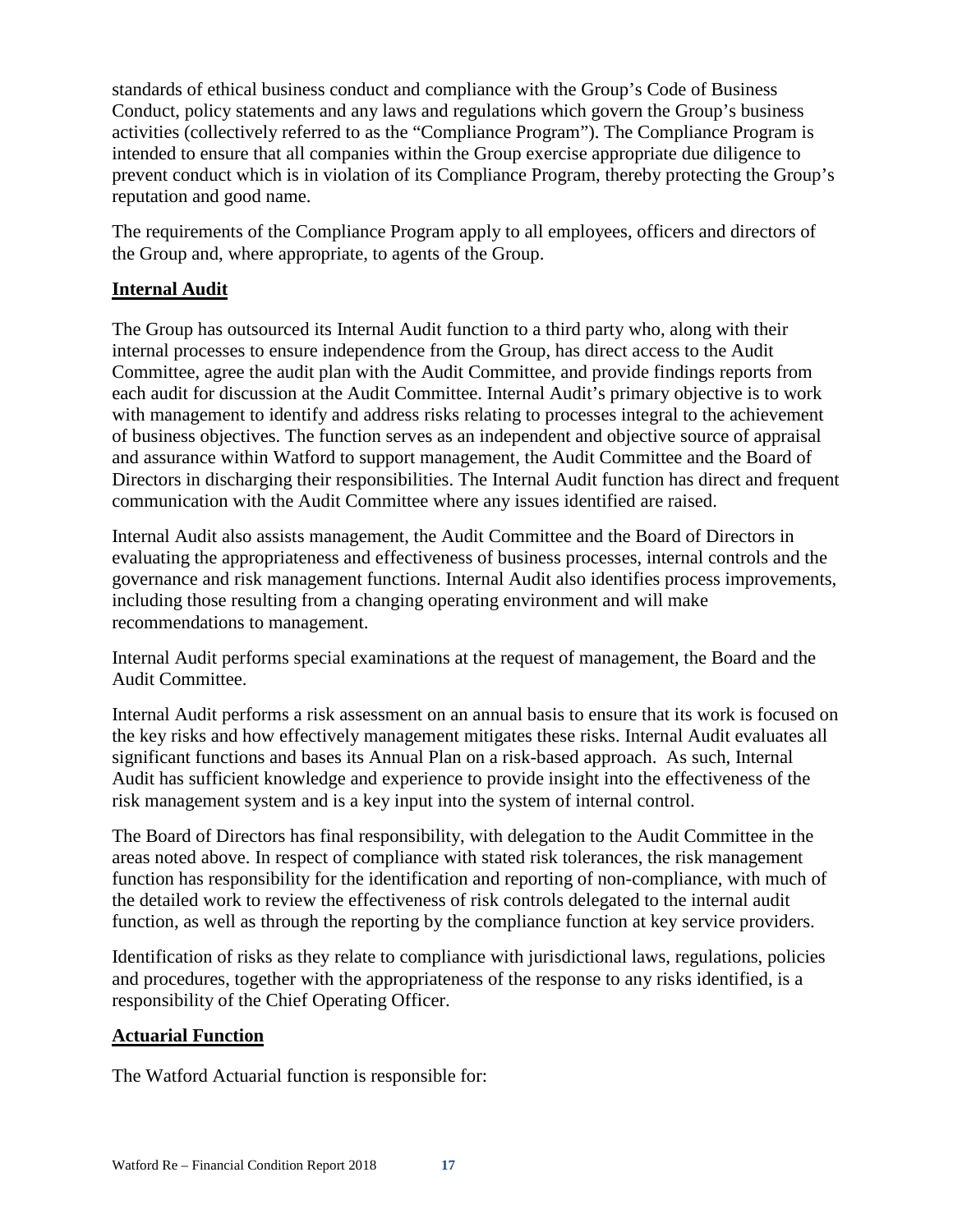- Performing loss liability estimates, including assessing the quality of underlying data
- Assisting in the execution of the risk management framework.
- Performing actuarial pricing analyses on assumed underwriting risks
- Provide support of financial information to the regulatory authorities

The actuarial function is split between Watford and Arch as outlined in the Services Agreements. As part of the underwriting process, Arch actuaries are involved in the pricing of individual contracts. Procedures and controls surrounding these pricing mechanisms at Arch are reviewed by Watford.

Also as part of the Service Agreements, Arch actuaries provide loss and LAE liability reserve recommendations on a contract by contract basis. These reserve recommendations are derived from the same policies and procedures that Arch utilizes for its own portfolio.

Watford has employed an external third party actuarial firm to provide an independent loss reserve review on a quarterly basis and serve as the appointed loss reserve specialist for annual regulatory filings in Bermuda and the United States.

The Actuarial Function is comprised of experienced individuals with in-depth knowledge of, and professional qualifications, in actuarial and financial mathematics. The actuarial function is structured appropriately given the nature, scale and complexity of the risks inherent in the Group's operations. This allows Watford to have a robust process for setting loss reserves, leveraging the established processes and procedures employed by Arch, making our own analyses and judgments, and through periodic reviews by external actuarial firms.

### <span id="page-20-0"></span>**Outsourcing**

Watford maintains a lean management team, and works closely with outsourced serviced providers to achieve our strategic goals. We outsource significant elements of our business to third party service providers. Key outsourced services include the following:

- Investment management services
- Investment accounting services
- Underwriting management services
- Internal Audit

For our underwriting operations, Arch provides underwriting services including sourcing and evaluating underwriting opportunities, claims-handling, loss control, exposure management, portfolio management and modeling, as well as statistical, actuarial, and administrative support services, in each case, subject to Watford's underwriting and operational guidelines and the oversight of Watford's senior management and Board of Directors.

In regard to our investments, HPS manages Watford's non-investment grade portfolio and a small amount of investment grade assets. AIM manages the majority of our investment grade portfolio, all are subject to Watford's investment guidelines and the oversight of the senior management and Board of Directors.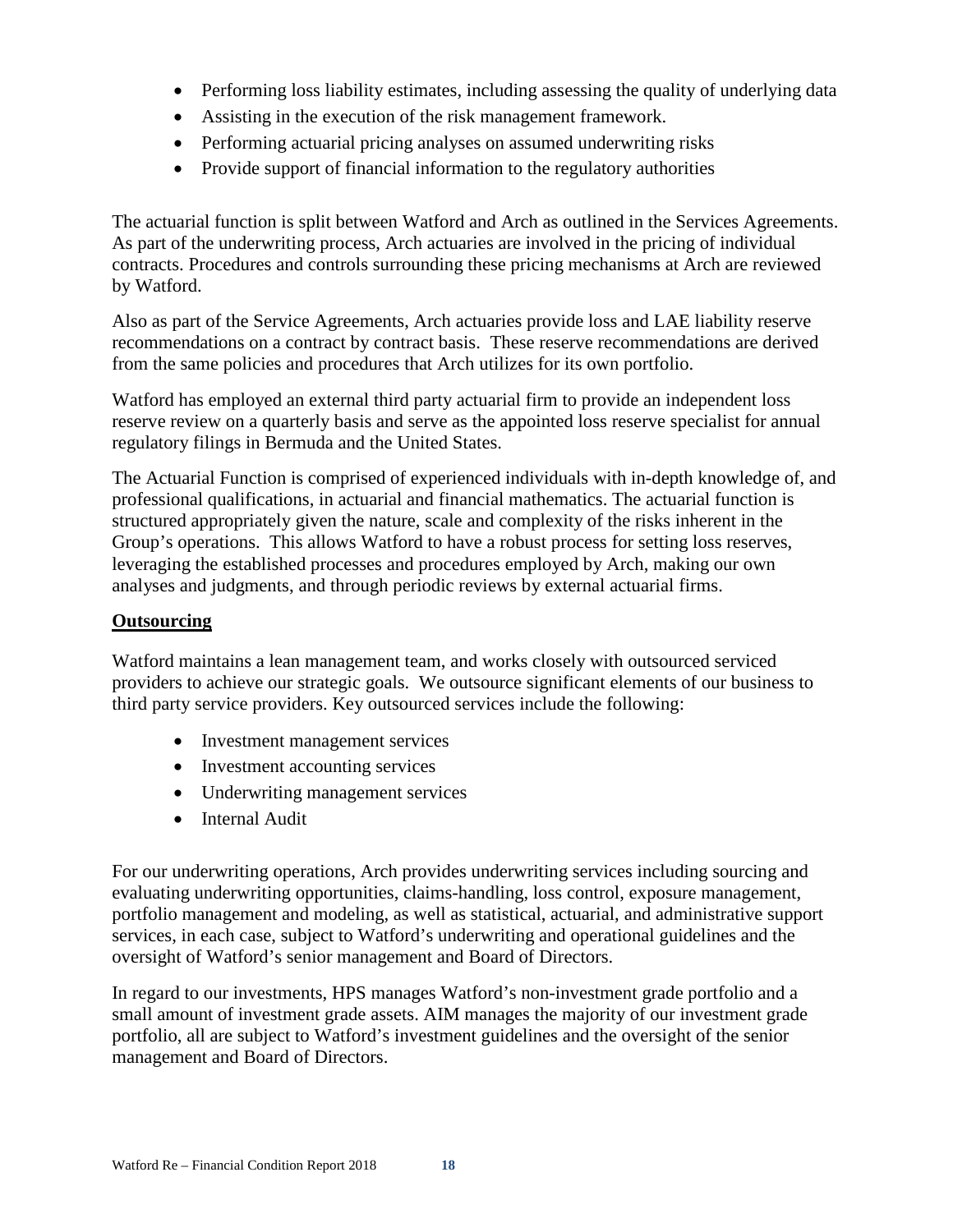Watford outsources these functions in order to cost-effectively leverage the expertise and strong market positions of these trusted partners. Through Watford's association with Arch, we benefit from Arch's worldwide platform on a variable cost basis, thus avoiding the fixed expense of maintaining a multi-line platform for our underwriting operations. Similarly, we believe that the structure of the compensation we pay to HPS and AIM provides benefits to us both in terms of cost-effective access to the expertise required to execute our investment strategy and in aligning interests.

Management ensures that any outsourced responsibilities are delegated and managed appropriately, with ultimate responsibility resting with the Watford Board.

Watford Internal Audit performs reviews of these controls on an ad-hoc basis to confirm that outsourced providers are acting as expected.

#### <span id="page-21-0"></span>**Any other material information**

There is no other material information in regards to the Group's governance structure that has not been included above.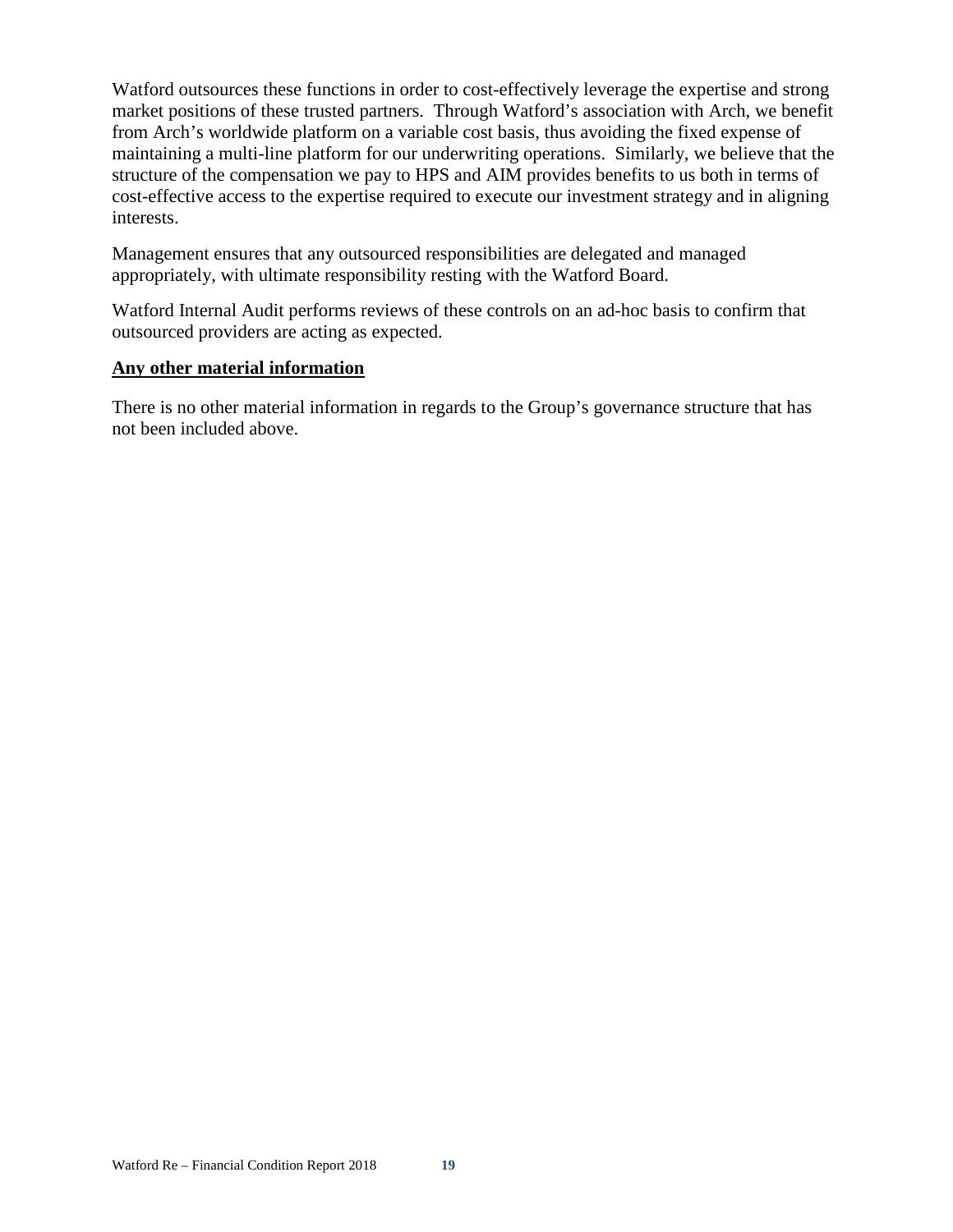# <span id="page-22-1"></span><span id="page-22-0"></span>**Overview**

Watford's risk appetite framework provides an expression of the level of risk the Group is willing to accept in pursuit of its strategic objectives. The risk appetite framework provides quantitative and qualitative statements which are used to define the general attitude within the organization towards the desired level of risk. It not only supports the Group's risk management framework, it also enables us to make informed business decisions having regard to the key risks to which it may be exposed by such a decision.

# <span id="page-22-2"></span>**Underwriting Risk**

Underwriting risk comprises Pricing Risk, Reserve Risk and Catastrophe Risk and manifests itself as the risk of loss, or adverse change in the value of insurance liabilities, due to inadequate pricing and/or loss-provisioning assumptions.

Pricing risk is defined as the risk that premiums plus any investment income earned thereon are not sufficient to cover losses when they come due in the future. If a contract is incorrectly priced at inception, then the total amount of revenue Watford ultimately collects related to that contract may not be sufficient to cover emerging claims.

Reserving risk is defined as the risk that loss reserves set aside by Watford in respect of insurance claims (whether actual reported or potential future claims) will not be sufficient to fully cover the ultimate claim amounts, and includes the risk of loss from the uncertainty around the timing of the claims payments.

Catastrophic risk is the risk of loss from infrequent, high-severity claims from natural or manmade disasters.

Watford understands the importance of proper pricing controls, risk selection, exposure monitoring and claims management in order reduce the underwriting risk to an acceptable level.

The Underwriting Committee and the Board retain overall responsibility to maintain adequate, sound and appropriate risk management processes and internal control mechanisms for the purpose of assessing and managing exposure to Underwriting Risk. The Board has delegated oversight of underwriting risk controls and day-to-day management of these risk controls to Arch. The Chief Risk Officer has been assigned the responsibility of monitoring Underwriting Risk.

The Group measures, manages, and reports on its Underwriting Risk in the following ways:

- **Arch employs its established underwriting, pricing, and risk management procedures for** the Watford portfolio on the same basis as it does for its own portfolio
- Watford and Arch have agreed a set of guidelines ("Underwriting Guidelines") pursuant to which Underwriting Risk is to be managed. The Underwriting Guidelines are monitored and reviewed to ensure compliance with Watford's objectives and risk tolerances set out therein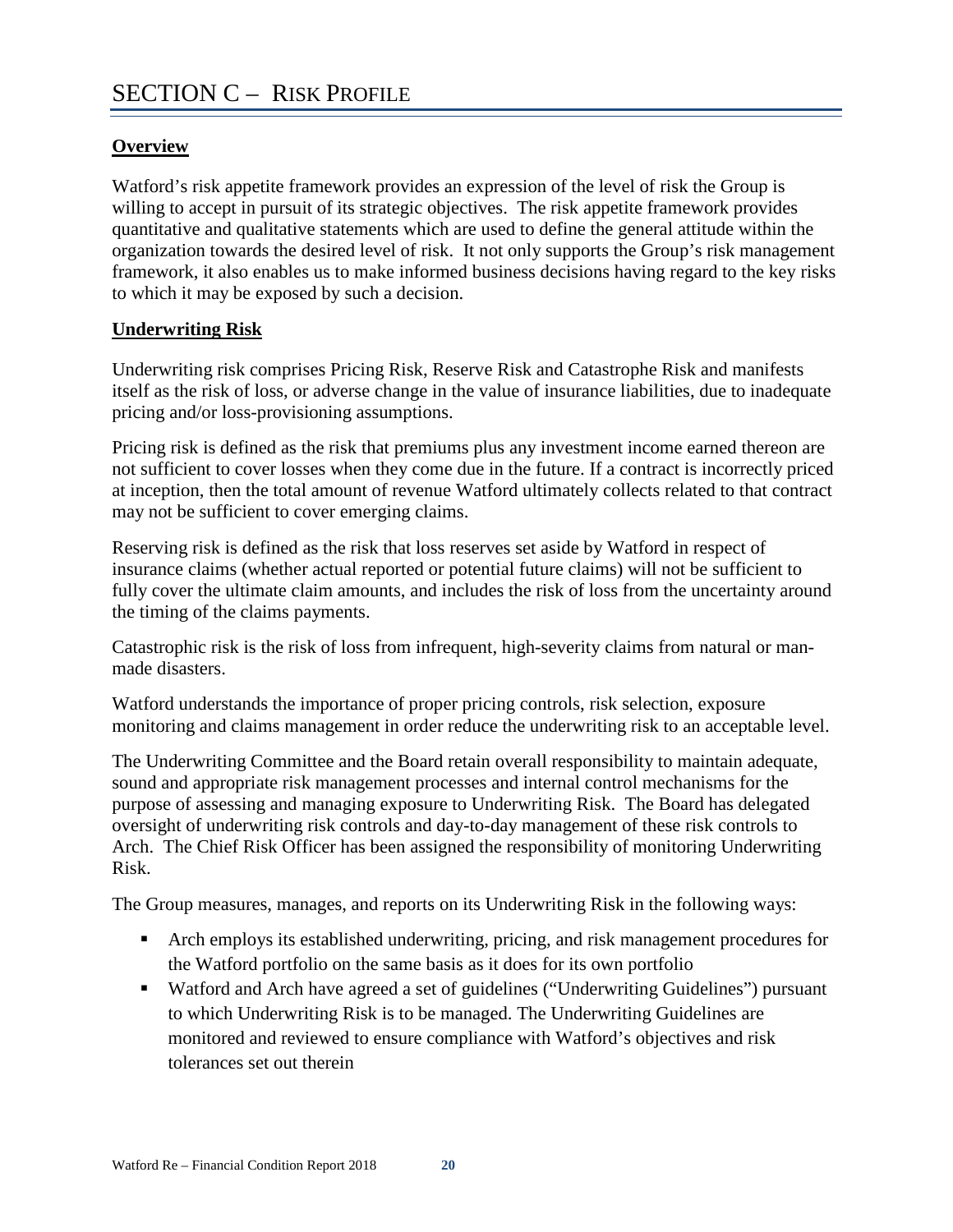- As part of the Services Agreement between Arch and Watford, there is regular reporting of individual bound contracts, Probable Maximum Losses for Property Catastrophe Exposures, Realistic Disaster Scenarios, and other data points.
- The Group conducts quarterly loss liability reviews reflecting the input from the Arch reserving process, our 3<sup>rd</sup> party actuarial firm, as well as our own analyses
- The Group measures and monitors the underwriting results utilizing its own procedures including risk aggregation, Watford specific underwriting stressed scenarios, and actual performance relative to expectations

Watford Internal Audit reviews and tests the controls in place at Arch and Watford in order to confirm their operational effectiveness. Watford management also maintains detailed Risk and Control Matrices to identify the population of controls in place at Arch and Watford.

# <span id="page-23-0"></span>**Investment Risk**

Investment risk manifests itself as the risk of investment returns being lower than Watford's investment return targets, either through reduced market valuations of the investment assets or reduced income/yield from our investments, or a combination of the two factors, which is known as "total return". Ultimately, a failure of the total return from our investment portfolio might result in the inability to pay claims to policyholders. An assumed level of investment total return is a meaningful component in the original pricing of each contract and also in the estimation of the level of loss reserves necessary to cover expected future losses, and a shortfall in investment return (versus expectations) would have an adverse effect on Watford's results and potentially its ability to meet its obligations when they become due.

In addition, the risk of default (credit risk) of individual investments is an investment risk to which Watford is subject. Credit risk can arise from borrowers suffering business or financial stress, from increased debt service costs due to rising interest rates and many other factors.

In addition, the risk of default (credit risk) of investments is treated as an investment risk given the impact that widening credit spreads, obligor defaults and company failure can have on the investment portfolio. The risk of default of Watford's reinsurers is considered in a further section of this framework. Watford considers the implication of investment credit risk when evaluating concentration risk.

The Investment Committee and the Board retain overall responsibility to maintain adequate, sound and appropriate risk management processes and internal control mechanisms for the purpose of assessing and managing exposure to Investment Risk. The Board has delegated oversight of investment risk controls and day-to-day management of these risk controls to the relevant investment managers per investment management agreements. The Chief Risk Officer has been assigned the responsibility of monitoring Investment Risk.

The Group measures, manages, and reports on its Investment Risk in the following ways:

 Watford and its Investment Managers have agreed a set of guidelines ("Investment Guidelines") pursuant to which Investment Risk is to be managed. The Investment Guidelines are regularly monitored and reviewed seeking to ensure compliance with Watford's investment objectives and risk tolerances set out therein.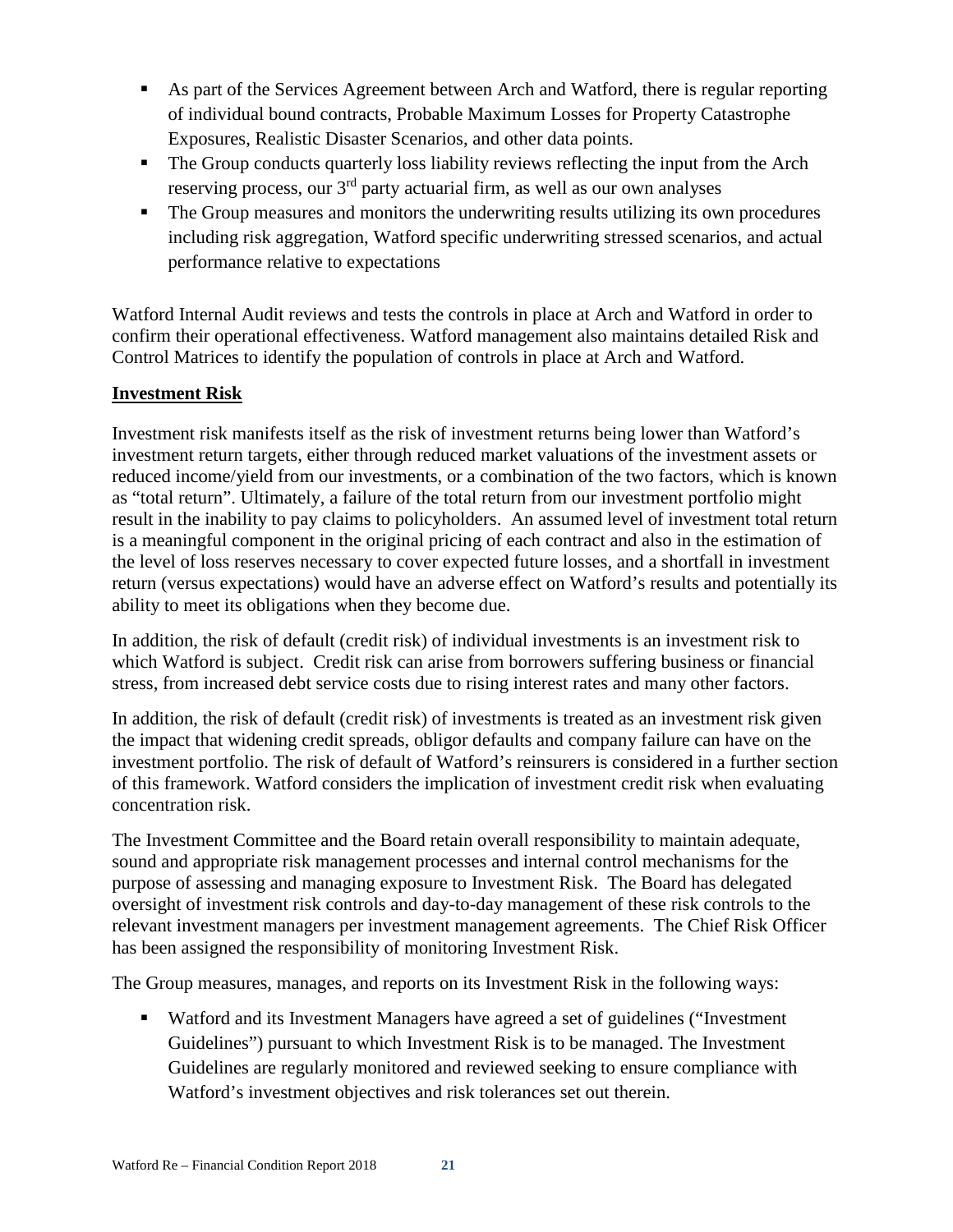- Watford's Investment Manager's employ their own established risk management procedures on the behalf of the Watford portfolio
- There is regular reporting to Watford by its Investment Managers on the performance, material positions and risk profile of the portfolios
- The Group regularly measures and monitors its Investment Risk across the enterprise including stress testing its market, credit, and liquidity risk as it relates to its investments

Watford Internal Audit reviews and tests the controls in place at HPS and Watford in order to confirm their operational effectiveness. Watford management also maintains detailed Risk and Control Matrices to identify the population of controls in place at HPS and Watford.

# <span id="page-24-0"></span>**Liquidity Risk**

Liquidity Risk is the risk that Watford is unable to liquidate/sell investments at or near market value in a timely fashion in order to settle financial obligations as they come due. Watford views its liquidity risk across four dimensions:

- Funding Liquidity Risk the risk that Watford will be unable to meet cash, asset, margin, and collateral requirements of counterparties
- Asset Liquidity Risk the risk that Watford will not be able to execute a transaction at the prevailing market price because there is temporarily no demand for the deal
- Market Risk the risk that changes in financial market prices and rates will reduce the value of an asset or liability
- Reserve Risk Reserving risk is defined as the risk that reserves set in financial statements in respect of insurance claims are not sufficient to fully cover the claim amounts, and includes the risk of loss from the uncertainty around the timing of the claims payments

The Risk Committee and the Board retain overall responsibility to maintain adequate, sound and appropriate risk management processes and internal control mechanisms for the purpose of assessing and managing exposure to Liquidity Risk. The Board has delegated oversight of the risk controls and day-to-day management of these risk controls to the investment managers. The Chief Risk Officer has been assigned the responsibility of monitoring Liquidity Risk.

As part of its risk management program, Watford assesses its liquidity position as it relates to assets, liabilities, and collateral on a quarterly basis.

# <span id="page-24-1"></span>**Credit Risk**

Watford considers credit risk in terms of the risk of default of insureds/reinsurers and reinsurance intermediaries. Credit risk of the investment portfolio is considered as an Investment, Liquidity, and Market Risk. As such Credit Risk relates to the risk of loss, or adverse change in financial condition, resulting from fluctuations in the credit standing of insureds and reinsurers.

Any change in the credit standing of Watford's insureds and reinsurers potentially affects the value of premiums receivable and reinsurance recoverable.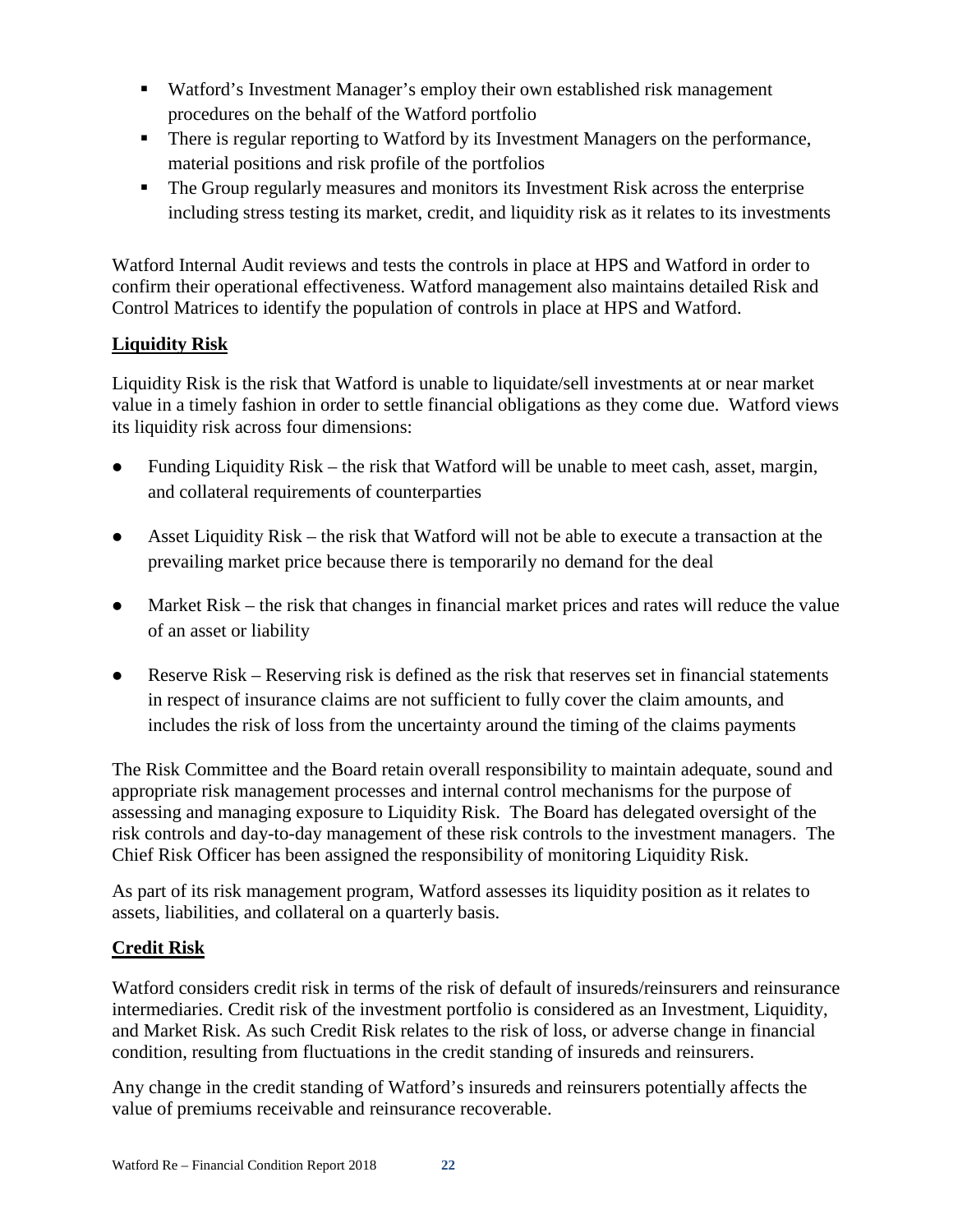The Risk Committee and the Board retain overall responsibility to maintain adequate, sound and appropriate risk management processes and internal control mechanisms for the purpose of assessing and managing exposure to Credit Risk. The Board has delegated oversight of the risk controls and day-to-day management of these risk controls to Arch. The Chief Risk Officer has been assigned the responsibility of monitoring Credit Risk.

As part of the service agreement between Arch and Watford, Arch provides administrative services for the direct business, retroceded business from Arch entities, and any outward reinsurance purchased by Watford. A key monitoring procedure performed by Arch with respect to credit risk is an aged receivable report, which measures and tracks the magnitude and age of outstanding balances due to Watford by its cedents. In addition, Watford monitors its own outward reinsurance recoverable on a quarterly basis as part of its Risk Management Report.

At 31 December 2018 the majority of reinsurance recoverables for paid and unpaid losses were due from entities with a rating of A- or better from A.M. Best Company.

# <span id="page-25-0"></span>**Operational Risk**

Operational risk presents itself as the risk of a loss from inadequate or failed internal processes, or from personnel and systems, or from external events. Watford also includes in Operational Risk the risk of loss resulting from failure to comply with laws as well as prudent ethical standards and contractual obligations. It also includes the exposure to litigation from all aspects of business activities.

The Risk Committee and the Board retain overall responsibility to maintain adequate, sound and appropriate risk management processes and internal control mechanisms for the purpose of assessing and managing exposure to Operational Risk. The Chief Risk Officer has been assigned the responsibility of monitoring Operational Risk.

Key business and systems processes are documented by Watford to confirm understanding. These processes include procedures around Human Resources, Business Processes, Information Systems, Fraud, and Insurance Distribution.

# <span id="page-25-1"></span>**Reputational Risk**

We view Reputational Risk across four dimensions:

- Internal Reputational Risk the Group suffers adverse impact due to negative publicity or perception of the Group due to its own acts
- Service Provider Reputational Risk the Group suffers adverse impact due to negative publicity, perception, of its material business partners
- Rating Agency Risk the Group fails to understand the rating methodologies, does not execute its business plan, or otherwise fails to mitigate a risk in another area resulting in a negative watch or downgrade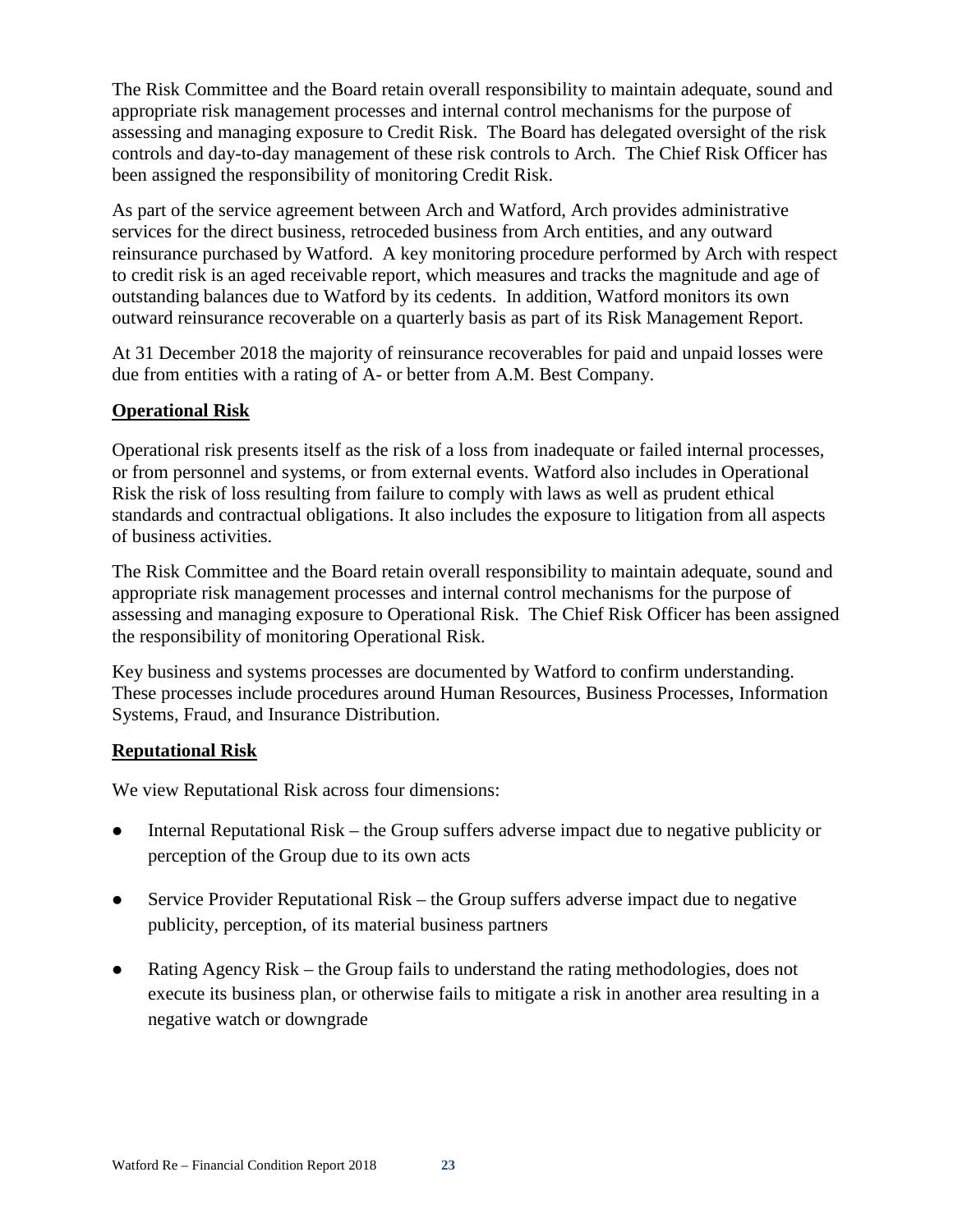Regulatory Risk – the Group fails to understand and comply with the legislative requirements or otherwise fails to mitigate a risk in another area resulting in a loss of its insurance license.

In attempting to manage reputational risk, the Risk Management Framework has been established to ensure that adverse impacts on Watford's reputation or credibility are appropriately monitored, controlled and mitigated.

Through our Risk Management process, we seek to avoid harming our brand and market credibility, our rating agency relationships, and our regulatory relationships.

The CEO and the Board are responsible for managing the firm's reputational risk. The Audit Committee and the Board retain overall responsibility to maintain adequate, sound and appropriate risk management processes and internal control mechanisms for the purpose of assessing and managing exposure to Reputational Risk.

Watford has regularly scheduled calls with rating agencies, regularly scheduled meetings with its Regulatory Authorities, and regularly scheduled meetings with its material service providers,.

# <span id="page-26-0"></span>**Risk Mitigation in the Organization**

Watford has developed a number of mitigation actions as discussed under each risk identified above. Mitigation strategies include the oversight of strategic partners in Watford's outsourced business model and rigorous review of the compliance with agreed upon guidelines. Watford's internal audit function will also review controls and escalate issues to the Audit Committee as required.

# <span id="page-26-1"></span>**Material Risk Concentrations**

Under Watford's internal underwriting policy, it is required that management ensures there is no exposure to unreasonable risk concentrations. In conjunction with the contract reviews, the CRO collates and maintains data sufficient to assess the common risk drivers and monitor concentrations of risk. The Risk Management Report also contains a summary of the portfolio against the concentration limits and recommendations for any actions to be taken. Concentration limits in respect of the underwriting portfolio include limiting Watford's occurrence Probable Maximum Loss ("PML") from a property catastrophe by region and other single man-made disaster scenarios to a maximum of 10% of capital.

It is also possible for material risk concentrations to arise in investment portfolios without proper mitigation and oversight. In order to reduce these Watford limits single-name investment aggregations to a maximum of 7.5% of Long Market Value of the HPS non-investment grade portfolio as a whole.

Watford's portfolios are within these aforementioned concentration limits.

# <span id="page-26-2"></span>**Investment in Assets in Accordance With the Prudent Person Principles of the Code of Conduct**

Watford's portfolios are invested pursuant to investment guidelines formulated to complement the underwriting portfolio. We pursue a diversified insurance portfolio with a focus on medium and long tail casualty lines of business. The investment guidelines are monitored and reviewed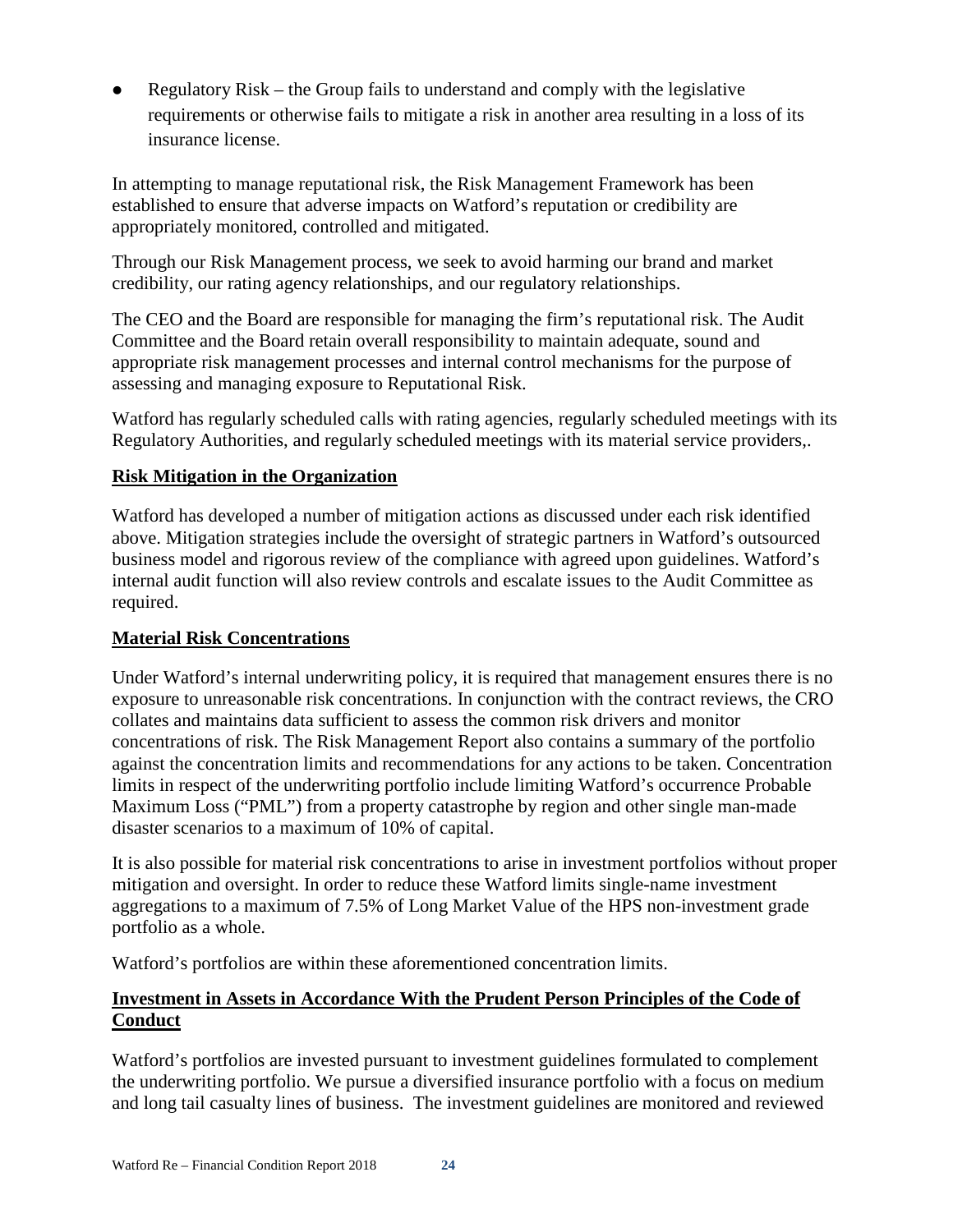continuously to ensure compliance with the investment objectives and risk tolerances outlined therein.

### <span id="page-27-0"></span>**Stress Testing**

Watford analyzes its exposure to adverse underwriting and investment scenarios on a regular basis. These tests help Watford quantify the magnitude of capital required under stressed scenarios. Our Risk Management processes include a quarterly estimate of single name concentrations within the underwriting portfolio, a quarterly estimate of the PMLs, a quarterly estimate of Watford specific underwriting stressed scenarios, as well as annual estimates of various Lloyd's RDS scenarios. For investments, stress tests are performed on the results of the capital models on the pro-forma Group utilizing our budgeting analysis to ensure that risk in the investment portfolio is within internal tolerances. These stress tests focus on mark-to-market volatility in the investment portfolio. Additionally, we stress test our investment portfolio by estimating the valuation under both historical and hypothetical periods of investment market turmoil. These stress tests are presented to the Board on a quarterly basis. The results of our capital planning and stress scenario tests are important components of our management process.

Based upon these stress tests, the Group believes that it has sufficient capital and liquidity to comply with the contractual obligations of the organization and regulatory requirements upon experiencing losses within its risk tolerances.

### <span id="page-27-1"></span>**Any other material information**

There is no other material information in regards to the Group's risk profile that has not be included above.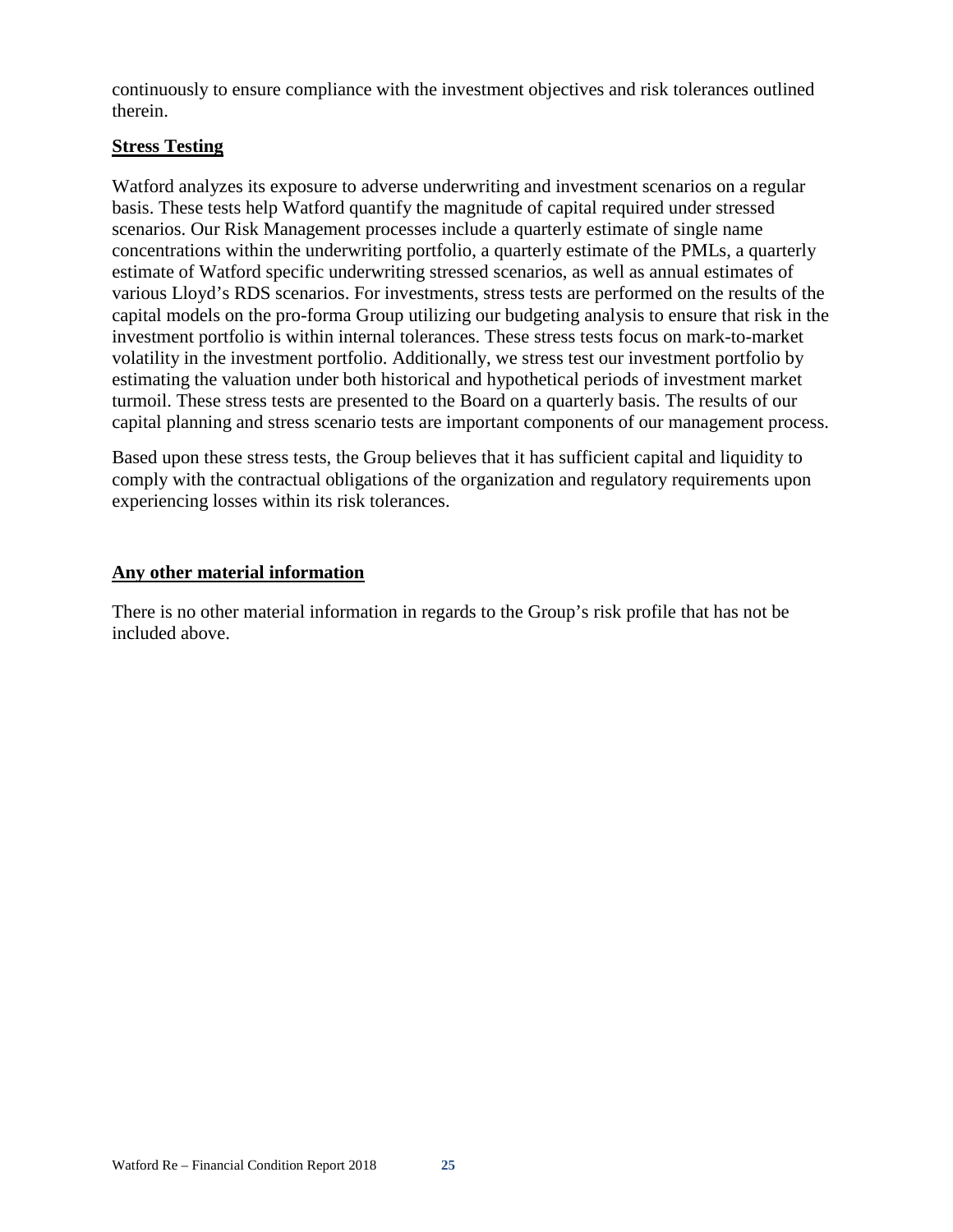# <span id="page-28-1"></span><span id="page-28-0"></span>**Valuation Bases, Assumptions and Methods to Derive the Value of Each Asset Class**

The Group has used the valuation principles outlined by Bermuda Monetary Authority's "Guidance Note for Statutory Reporting Regime" for the reporting period's statutory filing. The economic valuation principles outlined in this document are to measure assets and liabilities on a fair value basis (which is the value that would be received upon the sale of an asset or paid to transfer a liability in an orderly transaction between open market participants at the measurement date). The fair value principles used for the assets are as follows:

Cash and Cash Equivalents – includes cash time deposits and investments maturing within three months. The fair value of these holdings is determined by using mark to market valuation, or quoted market prices in active markets for similar assets with adjustments to reflect differences if mark to market valuation is not possible, or mark to model valuation otherwise.

Fixed Income Securities – are valued in accordance with mark to market principles where possible or quoted market prices in active markets for similar assets with adjustments to reflect differences if mark to market valuation is not possible. For fixed income securities that are not actively traded and for which similar assets are also not actively traded, the Group uses its investment managers and/or pricing services to prepare inputs to assist the Group with mark to model valuations.

Equities and investment funds - includes common stock and preferred shares and are valued using the quoted market prices.

Accounts Receivable and Premium Receivable – are recorded at a fair value and balances due in more than one year have been discounted at the relevant risk free rate.

Derivative instruments- are valued at quoted market prices. In the absence of an active market, prices are based on observable market inputs.

# <span id="page-28-2"></span>**Valuation Bases, Assumptions and Methods to Derive the Value of Technical Provisions**

Insurance technical provisions are valued based on best estimate cash flows, adjusted to reflect the time value of money using a risk-free discount rate term structure with an appropriate illiquidity adjustment. In addition, there is a risk margin to reflect the uncertainty contained inherent in the underlying cash flows which is calculated using the cost of capital approach and a risk-free discount rate term structure. The discount rate term structures are prescribed by the Bermuda Monetary Authority for each reporting period.

The best estimate for the loss and loss expense provision is calculated by using United States Generally Accepted Accounting Principles (US GAAP) reserves as the starting point and then performing a series of adjustments:

- Removal of prudence margins
- Incorporation of expected reinsurance counterparty defaults
- Incorporation of events not in data (ENID)
- Other adjustments related to consideration for investment expenses.
- Discounting of cash flows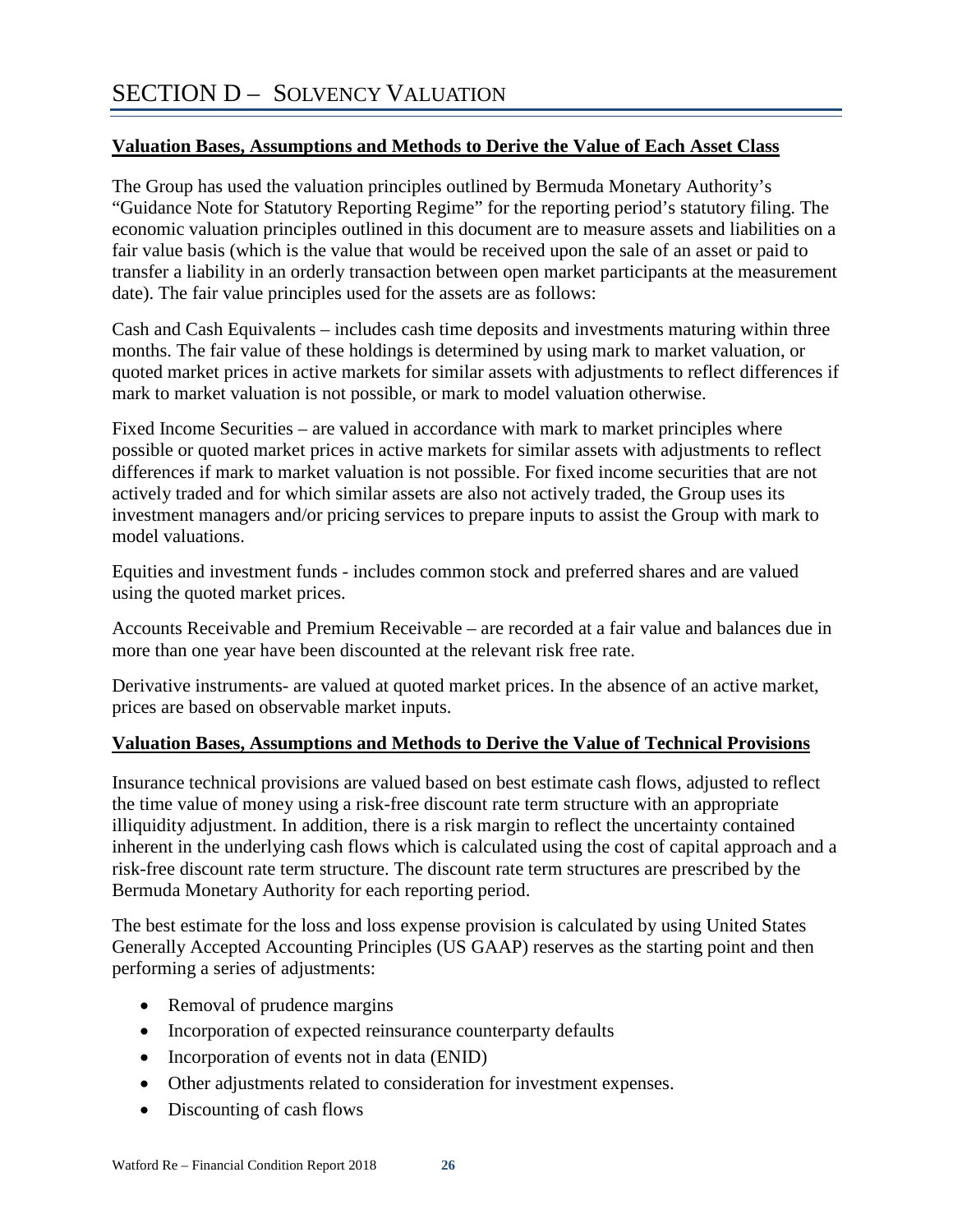The best estimate for the premium provision is calculated by using the unearned premium reserve on a US GAAP basis, adjusting for bound but not incepted business as at 31st December 2018 and applying expected future loss ratios, expense ratios and appropriate claims pay-out patterns to derive cash flows which are then discounted.

At 31st December 2018, the total Technical Provisions amounted to \$883,452,721 comprising of the following (on an EBS basis):

|                                                       | 2018            | 2017         |
|-------------------------------------------------------|-----------------|--------------|
| Net premium provisions                                | \$(105,013,392) | (82,380,598) |
| Net loss and loss expense provisions                  | 866,618,274     | 708,230,649  |
| Risk margin                                           | 121,847,840     | 109,369,767  |
| Total general business insurance technical provisions | 883,452,721     | 735,219,818  |

# <span id="page-29-0"></span>**Description of Recoverable from Reinsurance Contracts**

Recoverables from reinsurance contracts are based on principles similar to the gross best estimate and include reinstatement premiums required to be paid to the reinsurer, and expenses in relation to the management and administration of reinsurance claims. The balance is adjusted for counterparty credit rating based on rating agency and experience default statistics. Through reinsurance agreements with Arch and other 3<sup>rd</sup> party reinsurers, Watford cedes a portion of its premiums. At 31 December 2018 the majority of reinsurance recoverables for paid and unpaid losses were due from counterparties with a rating of A- or better from A.M. Best Company.

# <span id="page-29-1"></span>**Valuation Bases, Assumptions and Methods to Derive the Value of Other Liabilities**

Similar to the valuation principles for assets, the Group's liabilities follow the valuations principles outlined by Bermuda Monetary Authority's "Guidance Note for Statutory Reporting Regime" which values liabilities at a fair value basis. All other liabilities are valued on a US GAAP basis and settlements not expected to be settled within a year are discounted using the prescribed discount rates provided by the Bermuda Monetary Authority as at 31st December 2018.

# <span id="page-29-2"></span>**Any other material information**

There is no other material information in regards to the Group's solvency valuation that has not be included above.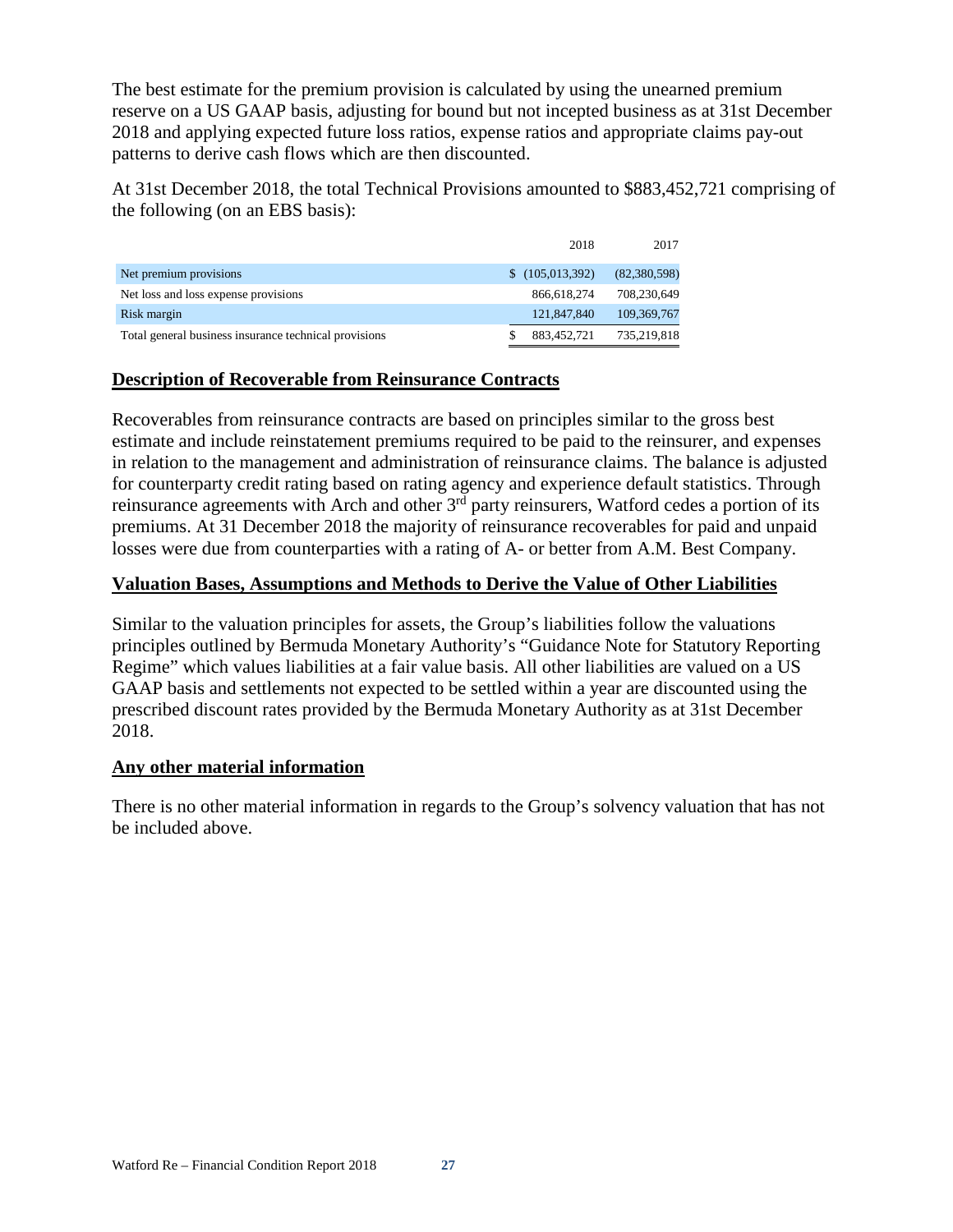# <span id="page-30-1"></span><span id="page-30-0"></span>**Capital Management Policy**

The primary capital management objectives of the Group are to maintain a strong capital base to support the development of its business and to meet regulatory and rating agency capital requirements at all times. The Group strives to be efficient and prudent user of capital, maintaining target capital levels at or above those required for an "A" rating from A.M. Best, and above requirements of our insurance regulators.

In addition to the common shares and contingently-redeemable preference shares we issued, we have arranged credit facilities to support our business operations. We believe that we hold sufficient capital to allow us to take advantage of market opportunities and to maintain our financial strength ratings, as well as to comply with all applicable statutory regulations.

We monitor our capital adequacy on a regular basis and will seek to adjust our capital base (up or down) according to the needs of our business. As part of our capital management program, we may seek to raise additional capital or may seek to return capital to our shareholders through share repurchases, cash dividends or other methods (or a combination of such methods). Any such determination will be at the discretion of our board of directors and will be dependent upon our profits, financial requirements and other factors, including legal restrictions, rating agency requirements and such other factors as our board of directors deems relevant.

There have been no material changes to capital during the reporting period.

| <b>Tier</b> | <b>Eligible Capital</b> | <b>Applied to Minimum</b><br><b>Margin of Solvency</b> | <b>Applied to Enhanced</b><br><b>Capital Requirement</b> |
|-------------|-------------------------|--------------------------------------------------------|----------------------------------------------------------|
| Tier 1      | 909,309,020             | 909,309,020                                            | 909,309,020                                              |
| Tier 2      | 303,721,904             | 227, 327, 255                                          | 303,721,904                                              |
| Tier 3      |                         |                                                        |                                                          |
| Total       | 1,213,030,924           | 1,136,636,275                                          | 1,213,030,924                                            |

At December 31, 2018 the Group's Eligible Capital was categorized as follows:

At December 31, 2018 the eligible capital for WRL was categorized as follows:

| Tier   | <b>Eligible Capital</b> | <b>Applied to Minimum</b><br><b>Margin of Solvency</b> | <b>Applied to Enhanced</b><br><b>Capital Requirement</b> |
|--------|-------------------------|--------------------------------------------------------|----------------------------------------------------------|
| Tier 1 | 1,135,286,904           | 1,135,286,904                                          | 1,135,286,904                                            |
| Tier 2 | 82,734,424              | 82,734,424                                             | 82.734.424                                               |
| Tier 3 |                         |                                                        |                                                          |
| Total  | 1,218,021,328           | 1,218,021,328                                          | 1,218,021,328                                            |

Tier 1 capital consists of capital stock, contributed surplus and statutory surplus.

Tier 2 capital consists mainly of the excess of encumbered assets vs. liabilities for WRL. For the Group, Tier 2 capital includes Watford's preference shares.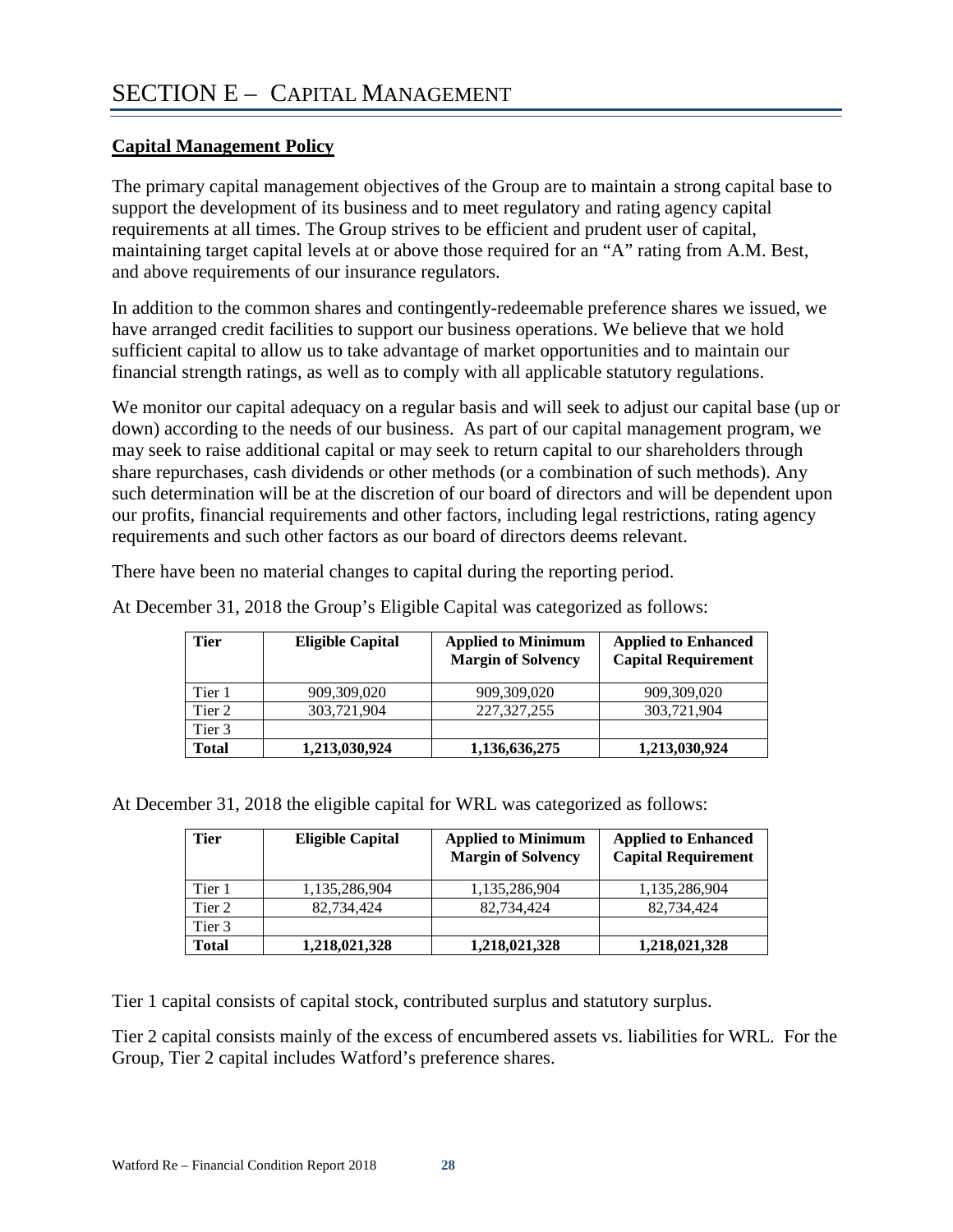# <span id="page-31-0"></span>**Confirmation of Eligible Capital That is Subject to Transitional Arrangements**

Not applicable

### <span id="page-31-1"></span>**Identification of Any Factors Affecting Encumbrances on Capital**

Watford utilizes letters of credit and trust accounts to meet collateral requirements and therefore is required to maintain assets on deposit to support its insurance and reinsurance obligations. Additionally, Watford maintains assets on deposit with various regulatory authorities to support our insurance business.

#### <span id="page-31-2"></span>**Identification of Ancillary Capital Instruments Approved by the Authority**

Not applicable

### <span id="page-31-3"></span>**Identification of Differences in Shareholder's Equity as Stated in the Financial Statements Versus the Available Capital and Surplus**

The following is a reconciliation of US GAAP shareholders' equity to statutory capital and surplus as of December 31, 2018.

At December 31, 2018 the reconciliation of the WRL equity:

|                                      | December 31, 2018 |
|--------------------------------------|-------------------|
| Total US GAAP Shareholders' Equity   | 1,120,593,000     |
| Non-admitted assets                  | (5,660,042)       |
| <b>Statutory Capital and Surplus</b> | 1.114.932.958     |

At December 31, 2018 the reconciliation of the Group equity:

|                                      | December 31, 2018 |
|--------------------------------------|-------------------|
| Total US GAAP Shareholders' Equity   | 1,110,600,710     |
| Non-admitted assets                  | (5,693,713)       |
| <b>Statutory Capital and Surplus</b> | 1.104.906.997     |

#### <span id="page-31-4"></span>**ECR and MSM Requirements at the End of the Reporting Period**

At December 31, 2018 the Group's regulatory capital requirements were assessed as follows:

Minimum Margin of Solvency: \$302,868,500 Enhanced Capital Requirement: \$650,843,530

The Group was compliant with the MSM and ECR requirement at the end of the reporting period.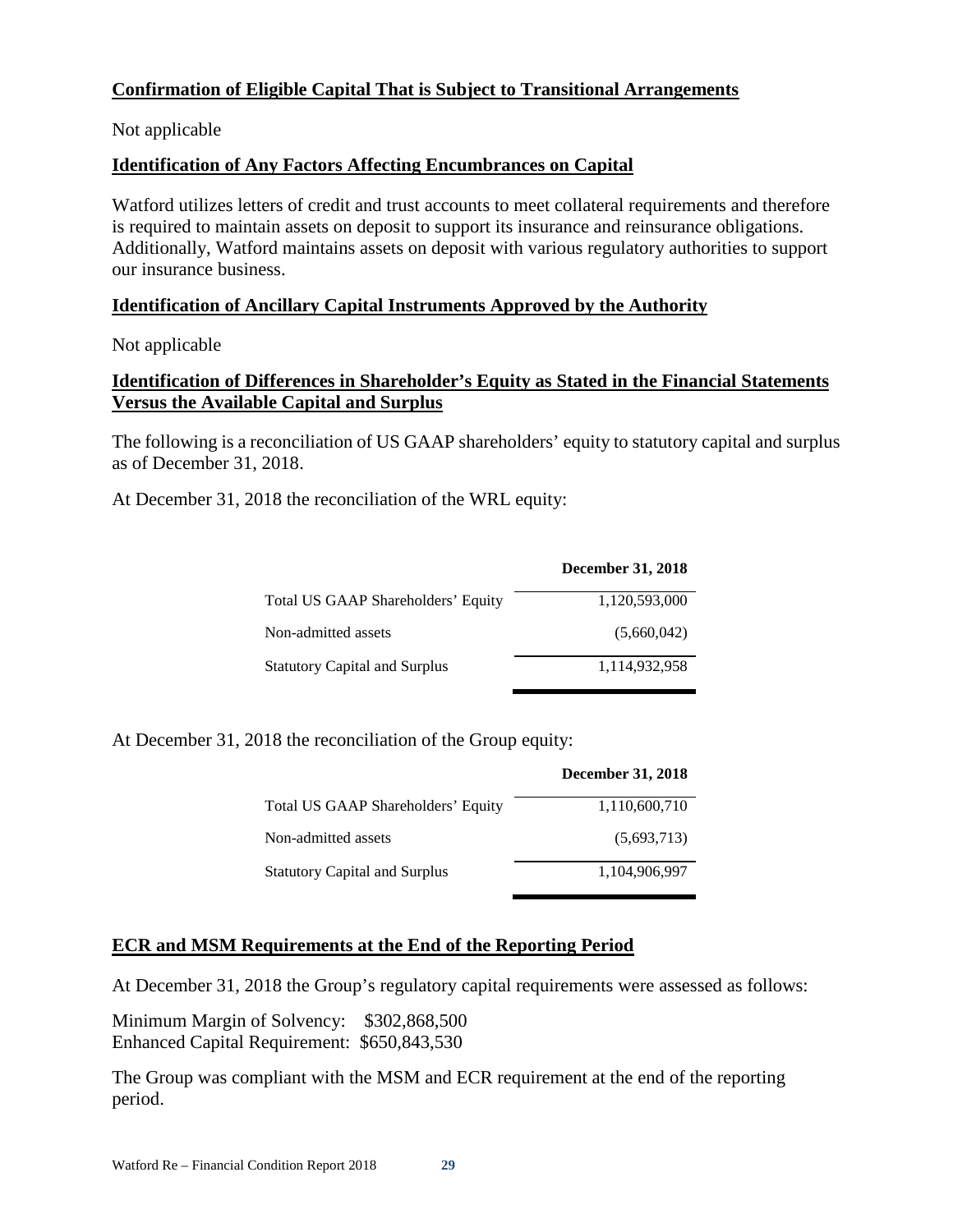At December 31, 2018 the WRL regulatory capital requirements were assessed as follows:

Minimum Margin of Solvency: \$293,487,030 Enhanced Capital Requirement: \$650,902,623

WRL was compliant with the MSM and ECR requirement at the end of the reporting period.

# <span id="page-32-0"></span>**A Description of the Amount and Circumstances Surrounding the Non-Compliance, the Remedial Measures and Their Effectiveness**

Not applicable.

### <span id="page-32-1"></span>**Where the Non-Compliance is not Resolved, a Description of the Amount of the Non-Compliance**

Not applicable.

# <span id="page-32-2"></span>**Approved Internal Capital Model**

Not applicable as the Group has not applied to have its internal capital model approved to determine regulatory capital requirements.

#### <span id="page-32-3"></span>**Any other material information**

There is no other material information in regards to the Group's capital management that has not be included above.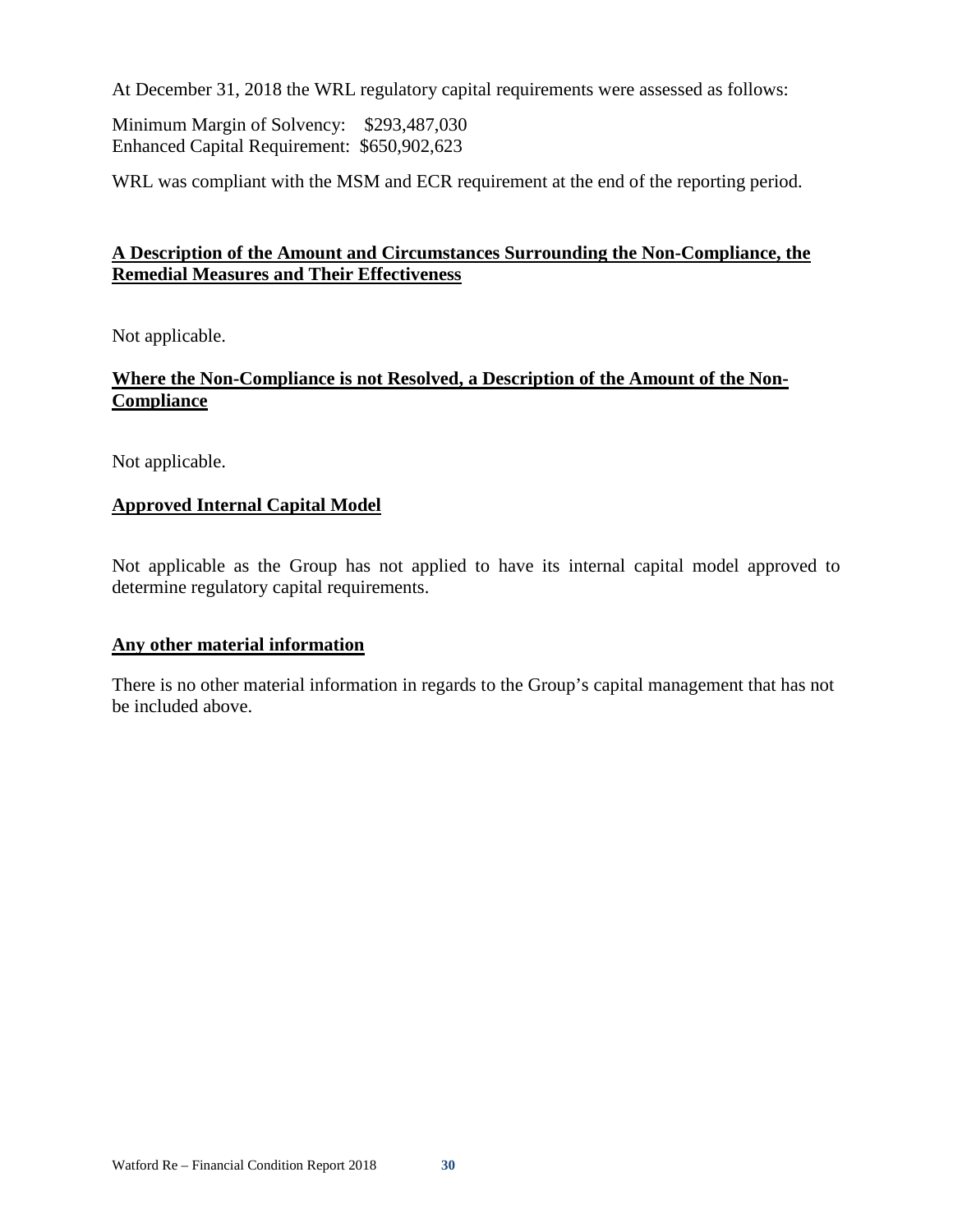<span id="page-33-0"></span>In March 2019, Watford Holdings Ltd. announced that its registration statement on Form S-1 relating to our common shares had been declared effective by the U.S. Securities and Exchange Commission in connection with a proposed listing of the common shares on NASDAQ. On March 28, 2019, Watford Holdings' common shares began trading on NASDAQ under the symbol "WTRE."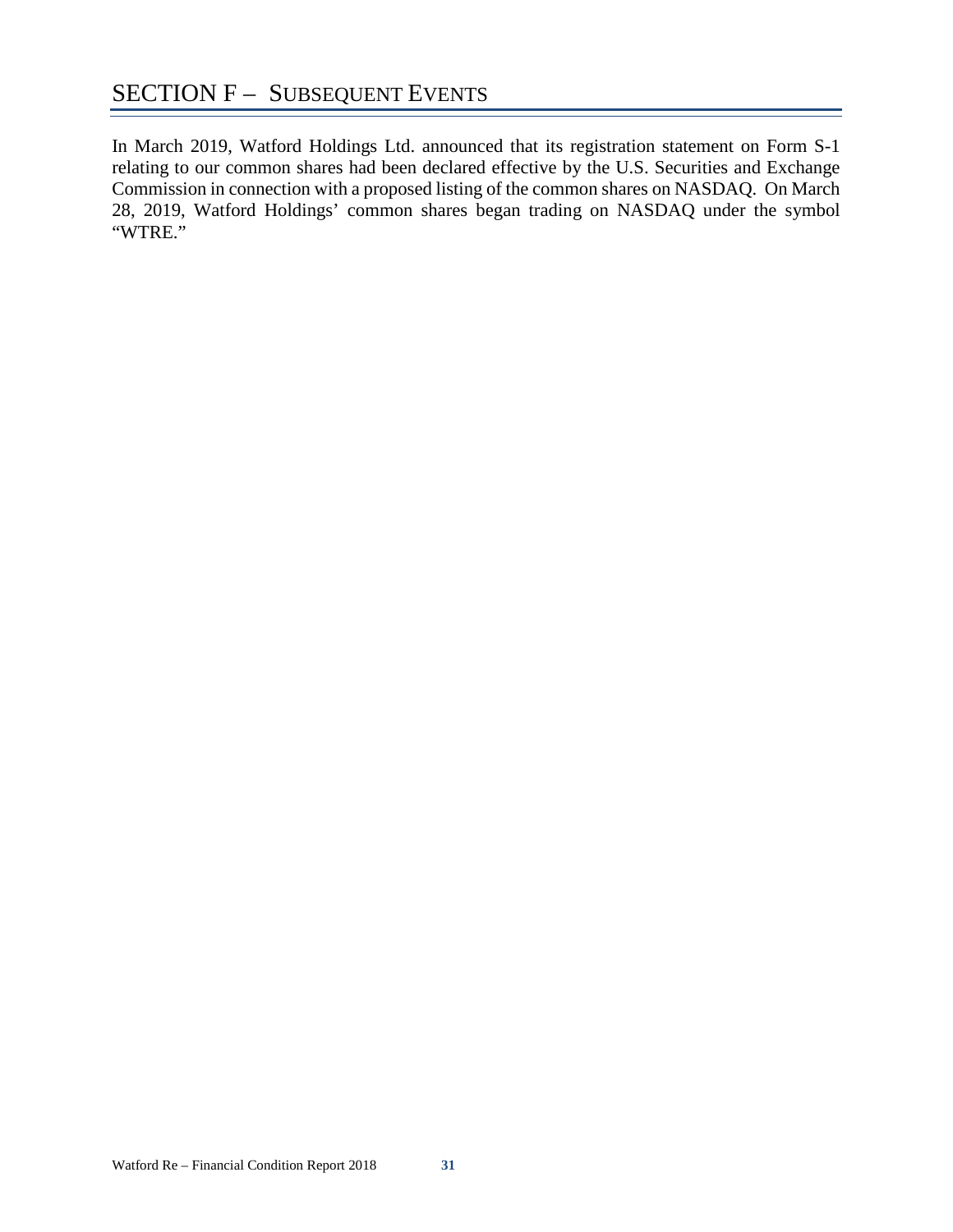# **DECLARATION**

To the best of our knowledge and belief, the Financial Condition Report represents the financial condition of Watford Re Ltd. and the Watford Group in all material respects.

ohn Rathgebe

**Chief Executive Officer** 

President & Chief Risk Officer